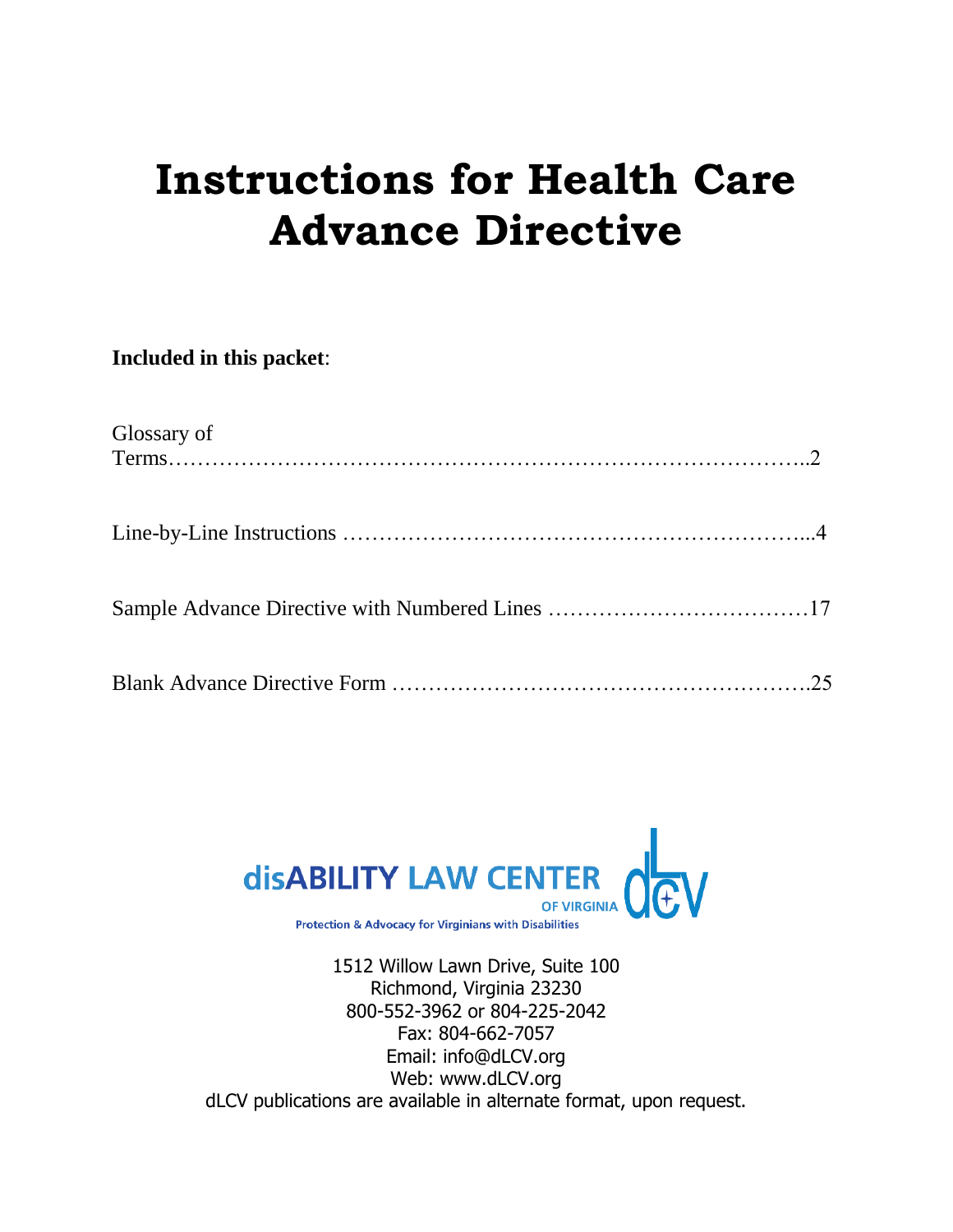# **Glossary of Terms**

**Agent**: The person or persons you choose to make decisions for you whenever you cannot do so for yourself; this should be someone you trust to make important decisions for you, someone who is willing to do so, someone who can be easily reached in an emergency, and someone who knows or can learn about your specific health-care needs and wishes.

**Best interests**: If at all possible, your agent must do whatever he knows you would do or would want to do if you could make your own choices. However, if your agent doesn't know what you would choose, he must make the decision that seems the best for you given the circumstances.

**Capacity**: The ability to listen to information about your options, make a choice, and communicate your choice. People take in information and communicate their choices in different ways. Just because you may need assistance or communicate differently (such as with an interpreter or with a communication device or with pictures) does not mean you do not have capacity. Information should be given to you in a way you can understand it and you should get whatever help you need to make and communicate your choices. Our law says that you have capacity until either a judge or two doctors decide you do not and put their decision in writing. That means that you can legally make decisions about your health care and about your Power of Attorney so long as you have not been found to lack capacity by a judge or two doctors.

**Consent**: Making a decision about medical care. You can either give consent which means saying "yes" to treatment or you can refuse consent which means saying "no" to treatment.

**Durable Power of Attorney**: A "durable" Power of Attorney stays in effect even if you get sick or hurt and don't have capacity to make your own choices at the time they need to be made. When that happens, your agent starts making decisions for you until you get better and you are able to make your own decisions again.

**Health care**: care for all of your body, including your physical health and your mental health.

**Health-care study**: sometimes called "experimental treatment", this is treatment that may or may not help you; every medication ever used on human beings has gone through a time of testing to see if it works the way scientists think it does; if you agree to be in a health-care study, you will be told about the possible benefits (good things that might happen) and side-effects (bad things that might happen) before you make your decision about doing it.

**HIPAA**: stands for Health Insurance Portability and Accountability Act**;** this is a long and complex federal law, but here, we simply mean the part of the law that protects your private health-care information from being released to anyone without your permission.

**Incapable of making an informed decision**: this is another way of saying "incapacity" or "lacking capacity"; it is the opposite of "capacity", so it means not being able to listen to information, make a choice or communicate a choice.

**Incapacity**: not being able to listen to information, make a choice or communicate a choice; the opposite of "capacity".

**Licensed health care provider**: as used in this document, includes an attending licensed physician, a licensed clinical psychologist, a licensed physician assistant, a licensed nurse practitioner, a licensed professional counselor, or a licensed clinical social worker.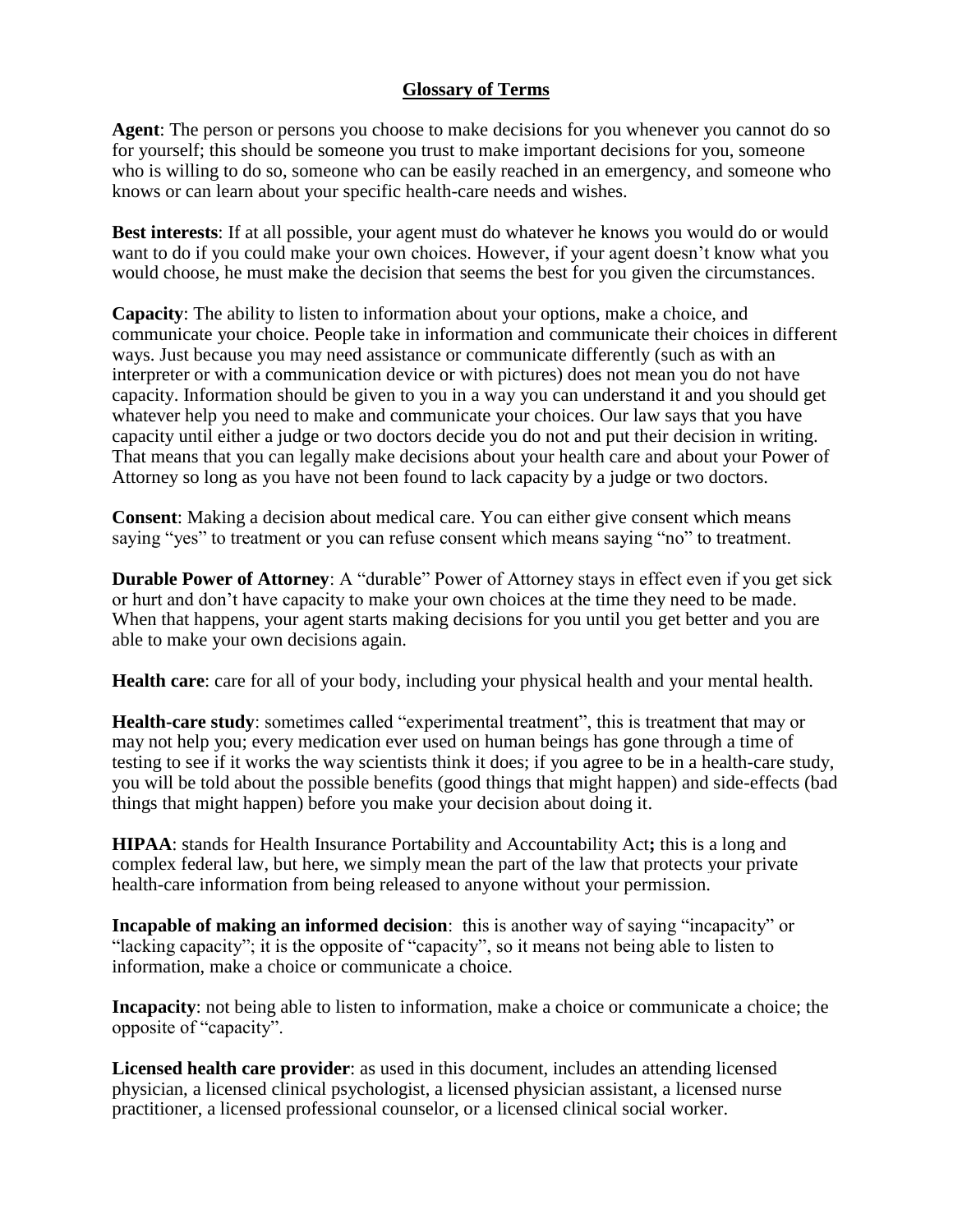**Life-prolonging treatment**: medical care that will not make you better but may extend your life; the types of care that we usually mean when we talk about "life-prolonging treatment" include a ventilator to make your lungs work when you cannot breathe on your own, a feeding tube to take in food when you cannot eat food through your mouth, and IV fluids when you cannot swallow; these treatments are used to keep the body alive past the time the body would die if they were not used.

**Persistent vegetative state**: a condition that causes a person to be unaware of his surroundings and incapable of voluntary action or thought.

**Principal:** You! The person making the decisions in the Power of Attorney and signing it.

**A note on pronouns**: This document uses the masculine pronouns "he" and "him". Reference to only one gender is intentional and is done solely for simplicity and ease of reading.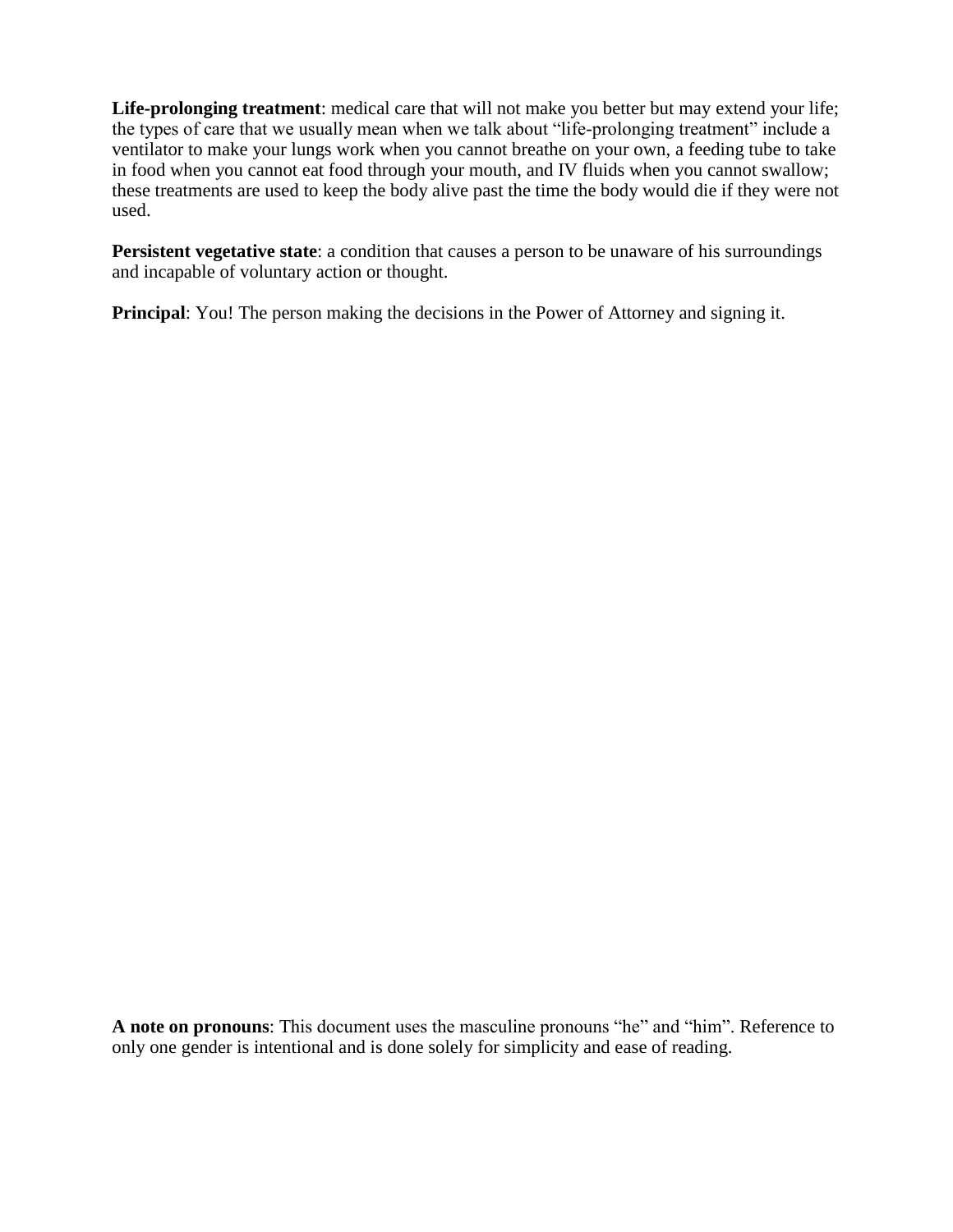### **Specific Instructions for Each Line in the Sample Advance Directive**

This line is for your full legal name. Make sure you put your full name here and make sure it is your legal name and not a nickname. If you have a nickname or a name you prefer rather than your legal name, put your full legal name first and then put your preferred name in parentheses. For example, if your name is John Henry Doe but you prefer to be called Jack, you would fill out this line like this: John Henry Doe (Jack). If you have ever been known by a different name and you think it might be confusing if your family or others use your previous name, include it as an AKA (also known as) or note it as "previously known as". For example, if your name given at birth was Cassius Marcellus Clay Jr. and you legally changed your name to Muhammad Ali, it would look like this: Muhammad Ali (previously known as Cassius Marcellus Clay Jr.). 1

Fill in your birthday here. Your birthday is often used as a way to identify you. There may be two people named John Henry Doe in the hospital, but they probably don't have the same name and the same birthday. You can write your birthday in numbers or words. For example, if your birthday is January 1, 2015, you can write it as January 1, 2015 or 1/1/2015 . 2

Your "agent" is the person you choose to make decisions for you whenever you can't. The person you choose to be in this number-one slot will be the first person the doctor talks to if a decision needs to be made for you, so in this slot you will put the person you want to have that responsibility. On this line, put the person's full legal name. Just as in line 1, make sure you put the full legal name and if the person has another name they prefer to be called or a previous name, put that name in parentheses after the legal name.

3

4

5

6

Put the person's address on this line. If you don't know the address, call the person and ask for it. If they have a post office address, put both the post office address and the physical address on this line. For example, if your agent has a post office address, this line might look like this: 1234 Main Street, Anywhere, Virginia, 12345 (P.O. Box 4321, Anywhere, Virginia, 12345).

Put all phone numbers for the person on this line and identify the type of number in parentheses after each number. Possible numbers include home, cell, work, work cell, etc. Make sure you include the area code for every number and include an extension if there is one. The line might look like this: 434-555-1234 (home); 540-555-2345 (cell); 804-555-3456 ext. 24 (work).

You have the option of choosing a substitute or alternate agent in case your number-one choice is not available. Most of the time, we choose one of the most important people in our lives as that number-one choice and we probably spend a lot of time with that person. What would happen if you were both in the car when there was an accident and your number-one person was also hurt? In that situation, it would be very helpful to have a second person in line to help out. That's what this line is for—to choose that second person. You'll notice there are spaces for four people on this paper. You may choose any number of people as your agents. If you choose less than four, you can leave the unused ones blank or you can cross them out.

- In most circumstances, four choices for an agent is plenty (two is the most common number). However, if you want more that four, you can check this box and add the others on another piece of paper you can attach to the advance directive. Fill out the names, addresses and phone numbers following the instructions for lines 3, 4, and 5. 7
- You don't have to do anything to this paragraph. It describes the power you are giving your agent and when that power is in effect. Your agent has no power to make decisions for you unless you don't have the capacity to do so for yourself and two doctors agree that you don't and 8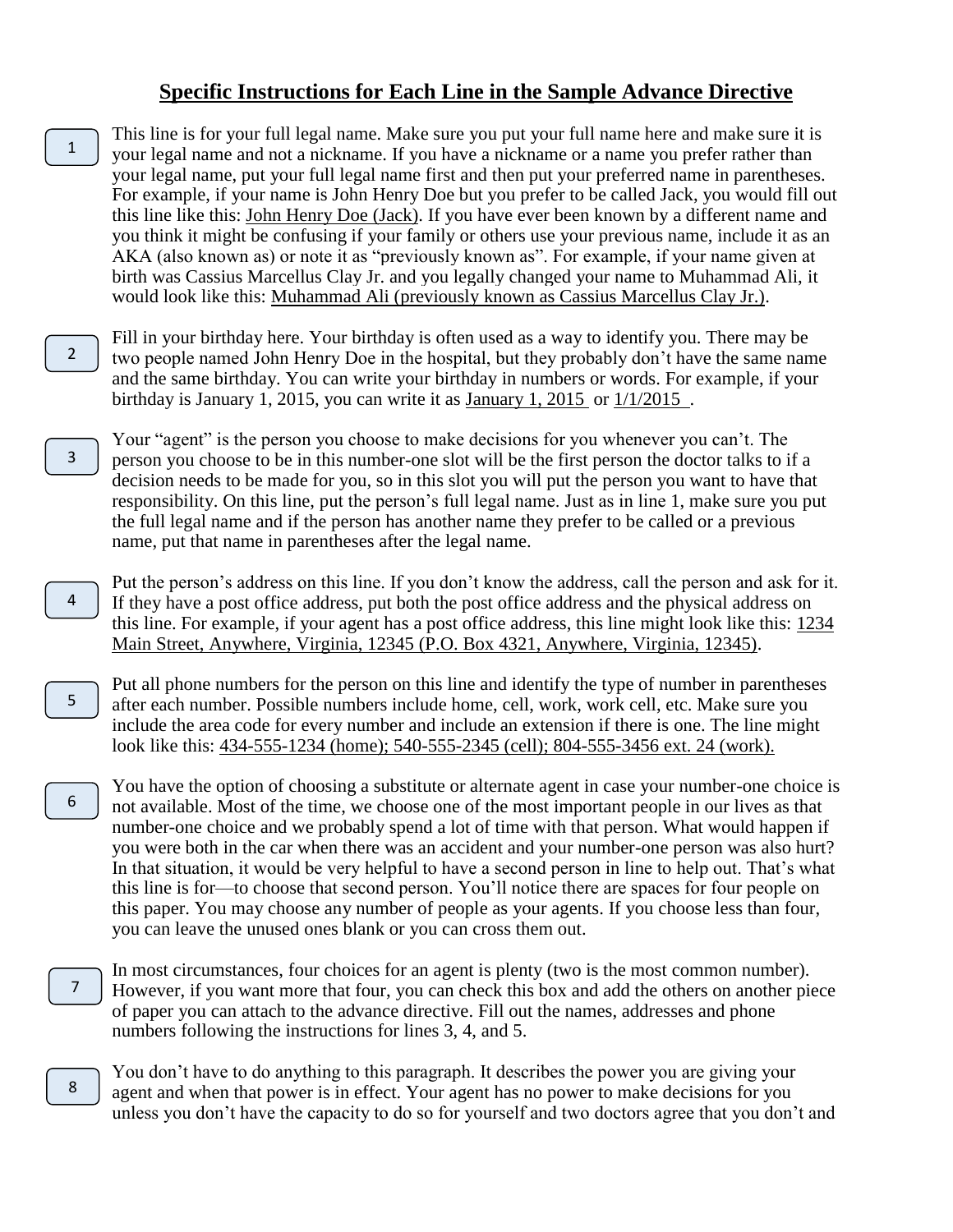they put their decision in writing. Once you get better and one doctor says you can make your own decisions again, your agent goes back to not having any power to make decisions for you.

- You don't have to do anything to this paragraph. It states that your agent must do whatever he knows you would do or would want to do if you could make your own choices. This means that if your agent knows what choice you would make if you could, then your agent must make that choice for you even if he doesn't agree with it. However, if your agent doesn't know what you would choose, he must make the decision that seems to be in your best interest given the circumstances. 9
- This section outlines the powers your agent can have over your medical care. You can chose to give your agent all of the powers listed or you can cross through those that you do not want your agent to have. However, you need to consider carefully how much you limit your agent's authority because you could take away powers that are essential for the agent to do his or her job. The following list includes explanations of the powers and the effects of limiting each power so that you can make an informed decision. The following scale will be used when explaining the effect of limiting powers: 10
	- **Extremely important:** If you remove this power, your agent will not be able to do the job and your entire advance directive will be weakened or negated.
	- **Very important**: If you remove this power, it will be very difficult for your agent to do the job and your advance directive will be weakened.
	- **Important**: If you remove this power, your agent will not be able to make certain decisions that may affect your treatment, but the power to make other decisions will not be affected.
	- **Optional**: If you remove this power, your agent will not be able to do a specific thing, but the rest of the powers are not affected.
	- **A. To provide or refuse consent to any type of medical treatment, medication and procedures**
		- This is the basic power to say "yes" or "no" to medical treatment.
		- Effect of limiting power: If you remove this power, your agent will not be able to make any medical decisions for you and would basically negate the entire document.
		- **This power is extremely important**.

#### **B. To make decisions about life-prolonging treatment**

 This allows your agent to make decisions for you when you are either at the end of your life or in a persistent vegetative state. Decisions at this time of life include whether to use life-prolonging treatments and machines such as ventilators and feeding tubes to keep your body alive when it can no longer complete these functions on its own. It is important to understand that you may need **temporary** life-sustaining treatment after an illness, injury or surgery in order for your body to heal. That is different from life-prolonging treatment that is expected to be **permanent** with no expected chance of surviving without it. This is a very personal decision and is often based on your values, religious beliefs and life experiences. Many people have not thought about these difficult choices and prefer not to do so. That's okay. Here, you are just deciding whether you want your agent to make those decisions if it's ever necessary. You can also put your wishes in writing later in this document (see Lines 31-37) so that your agent, doctors and loved ones will know exactly what you want.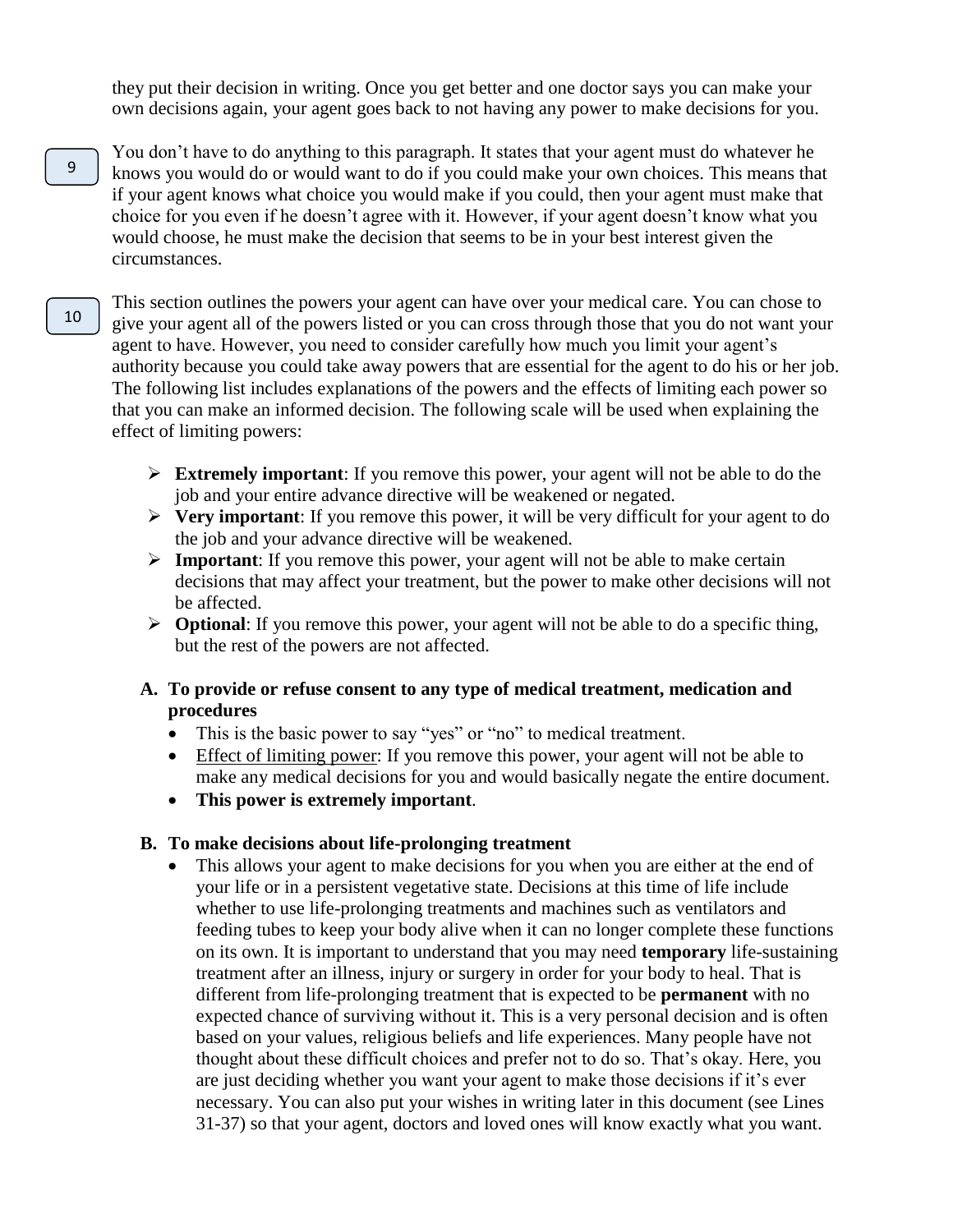- Effect of limiting power: If you have specific instructions in this document (Lines 31- 37), those instructions will be followed. If you have not written down your instructions and do not give your agent the power to make the decision, your doctor will go to your next-of-kin to make the decision (spouse, adult children, parents, siblings, other blood relatives—in that order). If there is more than one person to make the decision, they may not agree and they might argue over the decision. It is best to make your wishes known and/or appoint someone to make these decisions. If you do not do so, you may get care you don't want or not get the care you do want.
- **This power is important**.
- **C. To request, receive, and review any information, oral or written, about my health care and to consent to the disclosure of this information. I intend that this grant of authority shall meet the requirements of HIPAA and that my agent shall have full access and authority over my medical information** 
	- This power allows your agent to talk to your doctors, get information on your diagnosis and treatment options and release that information to others in order to get you the care you need.
	- Effect of limiting power: If your agent does not have this power, he will not be able to make informed decisions about your care and treatment. He will not be able to get information from your doctors or give information to the people who need it to care for you.
	- **This power is extremely important**.

# **D. To hire and fire my health care providers**

- This power allows your agent to get a second opinion from a new doctor, find you a new doctor if you get a different diagnosis and need a different type of doctor, and get rid of a doctor who is no longer meeting your needs or following your wishes.
- Effect of limiting power: Without this power, your agent would not be able to get a second opinion for serious health conditions or get you to a different doctor if your current doctor cannot meet your needs.
- **This power is very important.**

# **E. To make decisions regarding visitation consistent with any wishes known by my agent during any time that I am admitted to any health care facility**

- This power allows your agent to limit who may come to see you when you are in the hospital. The hospital may have its own rules (for example, only family members can visit you if you are in the intensive care unit) and your agent cannot override those rules, but if you give your agent this power, he may create even stricter limitations. This power may be particularly helpful if there are people in your life who you would not want to visit you. You can also put your specific wishes in writing later in this document (see Line 28).
- Effect of limiting power: If you remove this power, your agent will have no say over who may visit you and will not be able to limit visitors. The only limitations on visitors will be the rules of the hospital and ward where you are receiving treatment.
- **This power is optional.**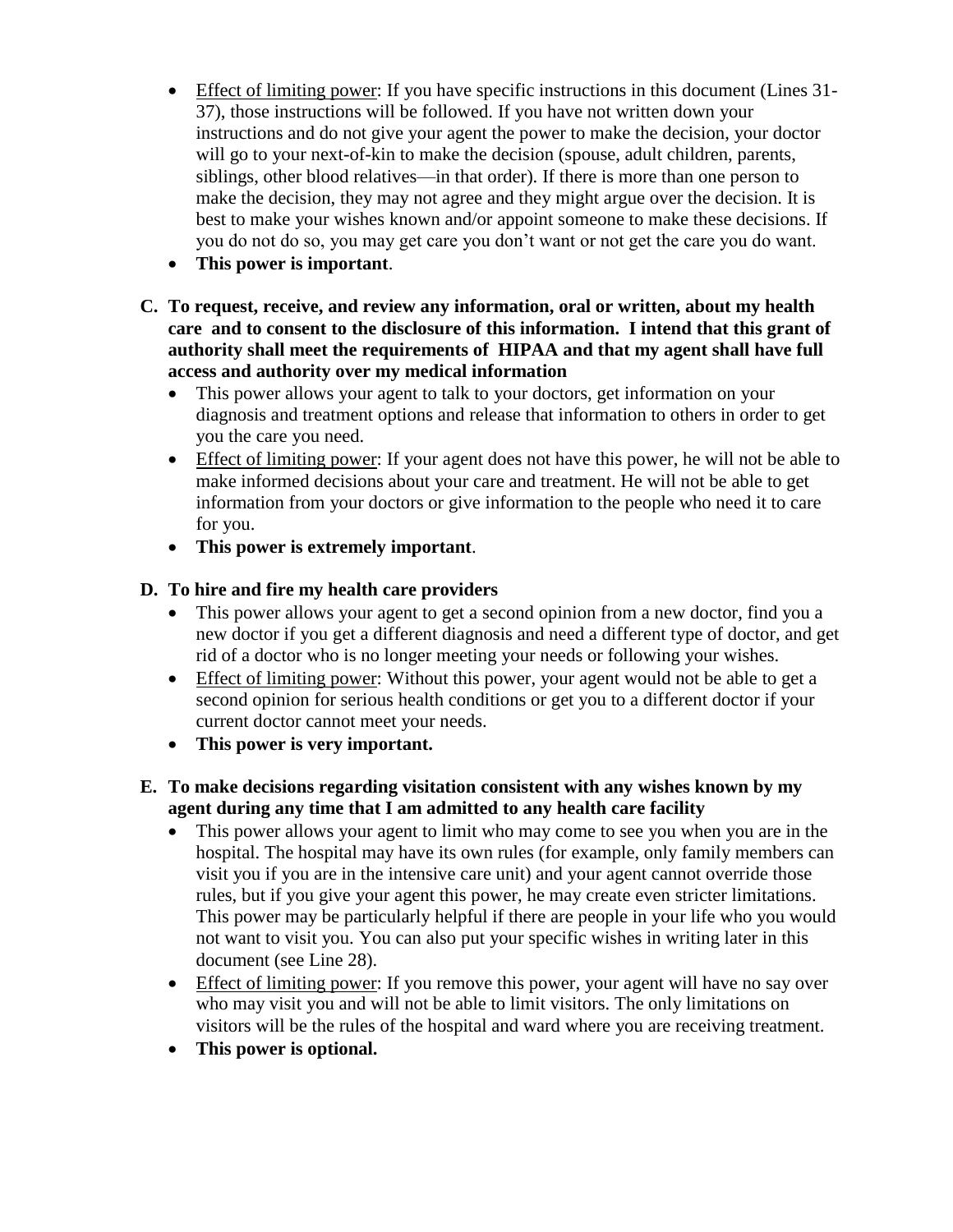- **F. To authorize my participation in any health care study approved according to applicable federal or state law that offers the prospect of direct therapeutic benefit to me** 
	- This power allows your agent to consent to your participation in experimental treatment such as new drug trials. Sometimes a doctor suggests an experimental drug or treatment when all other methods have not worked and sometimes a doctor thinks the experimental drug or treatment offers the best hope for a cure. In some trials, only half of the participants get the drug or treatment while the rest get a placebo (a harmless pill or treatment that has no benefit to the person) and you may not know which group you are in.
	- Effect of limiting power: If you remove this power, your agent will not be able to consent to any experimental drug or treatment offered by your doctor.
	- **This power is generally optional but could be important for certain types of illnesses.**
- **G. To authorize my participation in any health care study approved according to applicable federal or state law that aims to increase scientific understanding or to promote human well-being, even though it offers no prospect of direct benefit to me**
	- This power is similar to that in Paragraph F, but there is an important distinction this paragraph refers to participation in scientific research when it will not directly help you get better. For example, if you have a rare disease, doctors may want to study it in order to create better options for treating it in the future. It won't help you, but it could lead to a cure or treatment that could help someone else.
	- Effect of limiting power: If you remove this power, your agent will not be able to consent to your participation in scientific studies if it will not benefit you but would possibly benefit others.
	- **This power is optional.**
- **H. To authorize my admission to or discharge from any hospital, hospice, nursing home or other medical care facility, not including a mental health facility**
	- This power allows your agent to get you into the type of medical facility necessary to meet your medical needs and to get you out of those facilities when you no longer need them.
	- Effect of limiting power: If you remove this power, your agent will not be able to admit you to a facility to meet your needs if they cannot be met as an outpatient. You would still be admitted for any emergency care, but your agent would not be able to admit you for other treatment such as non-emergency care, surgery or long-term care. Your agent will also not be allowed to make discharge decisions and your discharge might be delayed.
	- **This power is very important.**
- **I. To communicate with health insurers about my care and treatment in order to arrange authorization and payment for services**
	- This power allows your agent to talk to and negotiate with your insurance providers so that your care can be paid for. Many insurance providers require authorization before care and treatment is provided, so your agent may need to negotiate with them before you can receive the care you need.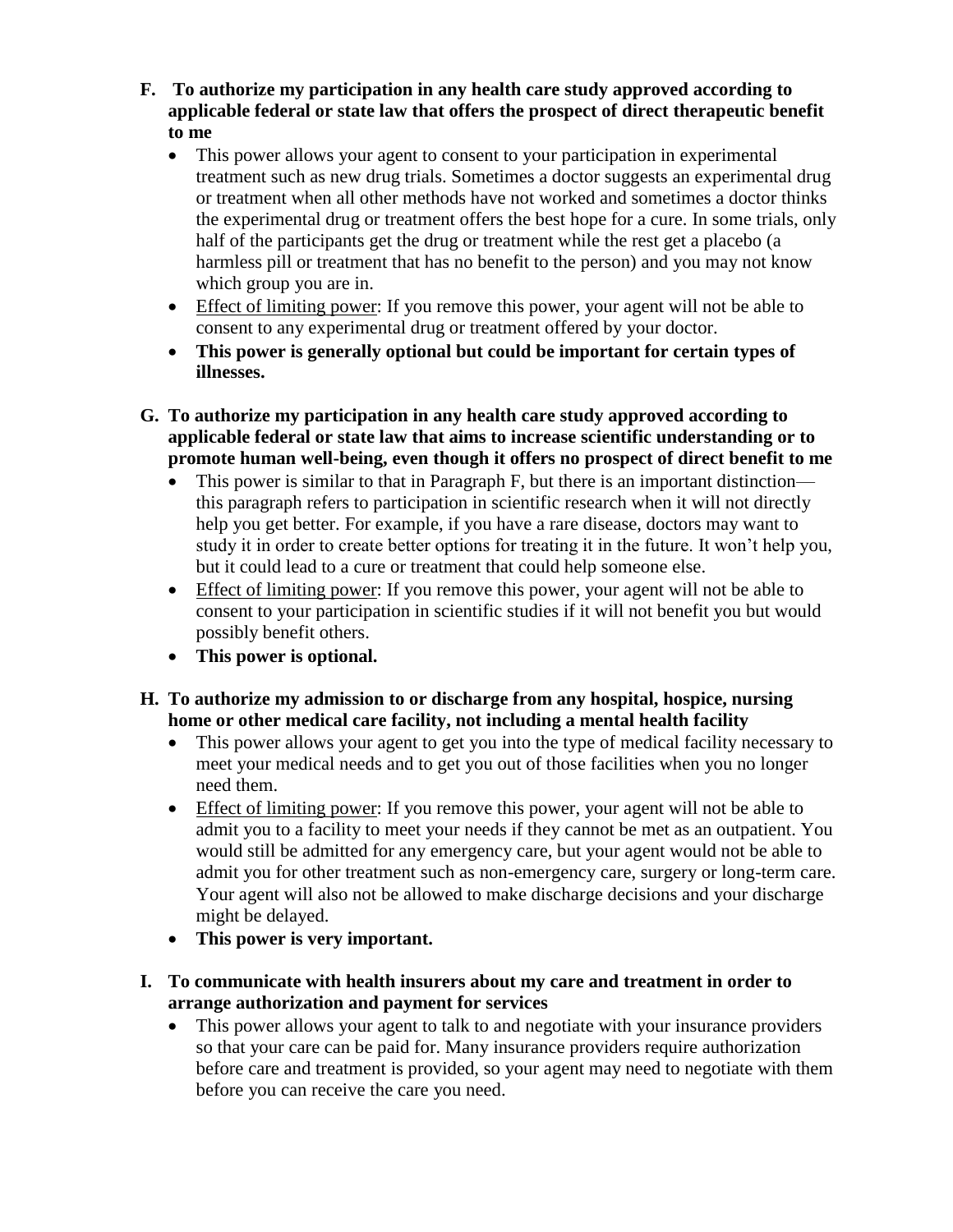- Effect of limiting power: If you remove this power, your agent will not be able to negotiate payment for services and you may not get the care you need.
- **This power is very important; if your insurance company requires authorization before you can get necessary medical care, this power is extremely important.**
- **J. To take any necessary lawful actions to carry out these decisions, including granting releases of liability to medical providers**
	- This power allows your agent to sign consent forms for the treatment he has chosen for you. The other powers above allow your agent to make decisions; this power allows him or her to sign legal documents required before the care is actually given to you.
	- Effect of limiting power: If you remove this power, your agent will not be able to sign medical releases which are required before any major treatment (such as surgery) is provided.
	- **This power is extremely important.**
- **K. Choose one of the following options:**

 $\Box$  I do NOT authorize my agent to admit me to a facility for treatment of mental **illness without my expressed informed consent.**

 $\Box$  To authorize my admission to a mental health facility as long as I DO NOT **PROTEST the admission and other legal requirements are met.** 

 $\Box$  To authorize my admission to a mental health facility even OVER MY **PROTEST as long as other legal requirements are met. [Requires signature of physician or psychologist below.]**

- Virginia law treats admission to a mental health facility differently than admission to other health care facilities. Giving your agent the authority to admit you to a hospital does not give your agent the authority to admit you to a psychiatric hospital or unit. There are three options here, each giving your agent a different degree of authority.
	- $\triangleright$  Option 1: gives your agent no authority to admit you to a mental health treatment facility unless you also consent. This is the default option if you do not choose Option 2 or 3. If you choose this option or choose no option, need mental health treatment, and you are incapable of giving consent for treatment, you may go through the legal process for involuntary commitment to a mental health facility.
	- $\triangleright$  Option 2: gives your agent the authority to admit you as long as you do not protest the admission even if you don't give consent.
	- $\triangleright$  Option 3: gives your agent the authority to admit you to a mental health facility for up to ten days **even over your objection** as long as:
		- $\checkmark$  I specifically give my agent this authority in my advance directive;
		- $\checkmark$  A licensed health care provider signs a statement in the advance directive that states that at the time I signed my advance directive giving my agent this authority: (a) I am capable of making an informed decision and; (b) I understand the consequences of giving my agent this power;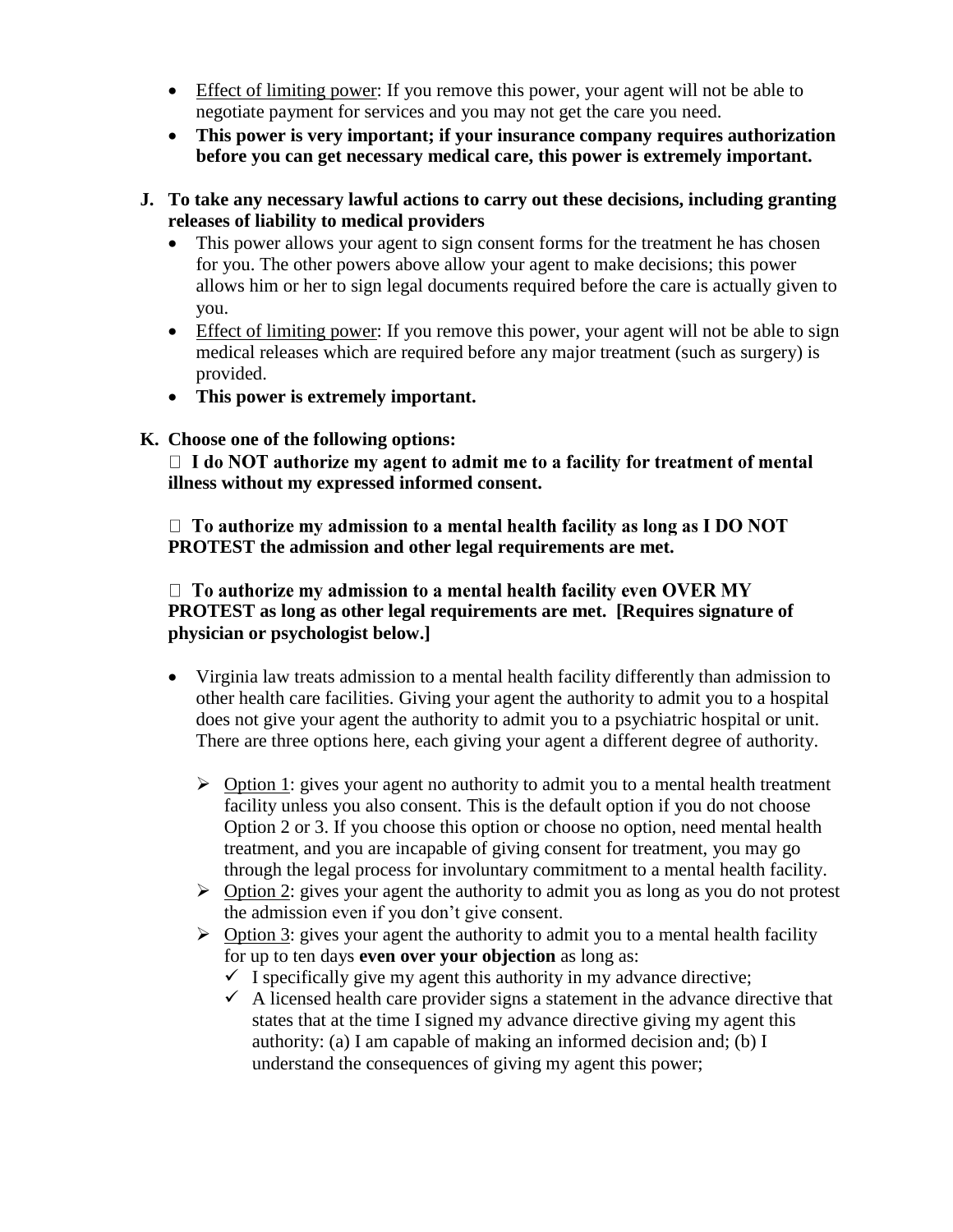- $\checkmark$  A physician examines me and states in writing that (a) I have a mental illness; (b) I am incapable of making an informed decision about my admission; and
	- (c) I need treatment in the facility
- Effect of limiting power: The agent's authority under each choice is described above. If you do not pick any option or leave this subsection out of your advance directive, the default is Option 1.
- **It is difficult to rate the importance of this power because it depends on the person and his or her experiences. For someone who does not have a mental health diagnosis and has never been treated in a mental health hospital, this power might be considered optional. For someone who has a mental health diagnosis but has never needed inpatient treatment, this power might be important to very important. For those individuals who have been hospitalized for mental health crises, this power might be very important. Consider each of the options carefully while also thinking about what your experience has been in the past. Remember, if you do not choose any of the options or you leave this subsection out of your advance directive, the default is option 1 and if you require inpatient mental health treatment, the admission will be through the involuntary commitment process.**

#### **L. Additional powers, if any**

This space allows you to add any powers that are not listed above.

- You don't have to do anything with this paragraph. It simply states that the document will remain in effect throughout any times when you do not have capacity to make your own decisions. It also makes clear that you will continue to make your own decisions so long as you are able to do so and your agent only has the authority to make decisions for you when you cannot do so for yourself. 11
	- You don't have to do anything with this paragraph. It simply states that if you have ever written an advance directive before this one, the old one is no longer valid and everyone should now follow this one.

#### 13

12

#### **Instructions v. preferences**

Some of the choices you state in your advance directive are instructions and some are preferences. Instructions are choices that must be followed except in very limited circumstances involving imminent danger of harm. For example, the powers you gave your agent above are instructions—they must be honored in every situation unless there is an emergency exception. A preference should be followed if possible. It's a fine distinction, but an important one. An example of a preference is the choice you make about the hospital where you want to be treated. That preference should be followed if that hospital provides the treatment you need and has a bed available, but if you need treatment that you cannot get at your chosen hospital or your chosen hospital is full, you will be taken to another facility. Each section will be identified as an instruction or preference when the distinction is relevant.

If you have a condition that can be treated either in a hospital or with assistance at home, you can state which setting you prefer. You can check this box if you prefer to be assisted at home. If you prefer to receive treatment in a hospital, you can cross through this section. This is a preference. 14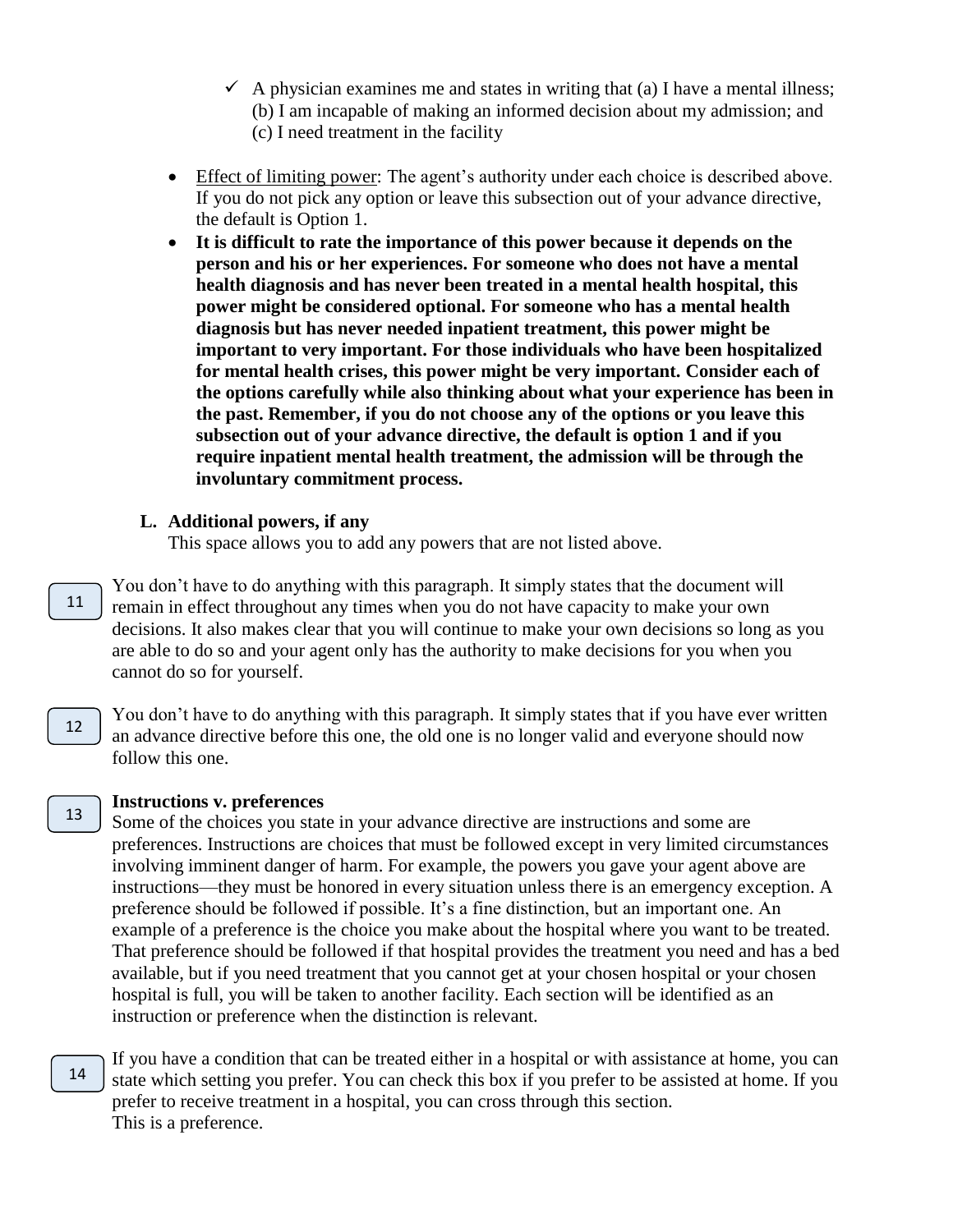- If you do need inpatient treatment, you can state which hospital or hospitals you would choose to provide that care. If you don't have a preference, you can leave this section blank. This is a preference. 15
- If you have a definite desire to avoid one or more hospitals, you can state so here. It is a good idea, if possible, to state why you would choose not to go to a certain facility (for example, a bad previous experience). This is a preference. 16
- You can state which doctor or doctors you want involved in your treatment. This is a good place to provide information on your current health care providers. Although this says "treating physician(s), you can also include therapists or counselors who are not doctors (for example, a Licensed Clinical Social Worker or a Licensed Professional Counselor). Be sure to state the provider's specialty or area of practice. This is a preference. 17
- If you have a definite desire to avoid one or more doctors, you can state so here. It is a good idea, if possible, to state why you would choose not to be treated by a certain provider (for example, a bad previous experience). This is a preference. 18
- If you want your agent to make final decisions about medications when you do not have the capacity to make the decision, you can state so here by checking the box. If you check this box, your agent still must consider and follow your preferences and instructions you state in the next subsections if at all possible under the circumstances. Choosing this option would also allow your agent to make decisions about treatment for conditions you may not have considered or anticipated when you wrote your advance directive. This is an instruction. 19
- In this subsection, you can give consent now for medications you may need in the future. This consent is given while you have the capacity to do so in case you need the medication during a time of incapacity. If there is a medication that works well for you, this is a place to tell your doctor and agent that you want to take this medication if appropriate at the time. Include any special instructions about the medication (for example, if you know the medicine works for you at a certain dose but not at a higher dose, or if you need another medication to counteract the side effects of this medication, you would state that here). 20

This is a preference. It is a strong preference because you are giving your consent for medication and stating what works for you. However, it is a preference because even though you consent to it now, it may not be appropriate at the time you are incapacitated. Therefore, if you need to be treated for a certain condition, you are stating which medication you would prefer to take for that condition.

If you have one or more medications that you do not ever want to take, this is where you indicate that decision. If you have an allergy to a certain medication or you have had an adverse reaction to a medication, state so here. You can also include medications that you don't want to take because they caused side effects that outweighed the benefits of the drug or those that have been tried and didn't work for you. It is important to state the reason you do not want to take the medication. Doctors need to know immediately if you have an allergy or had a bad reaction to a 21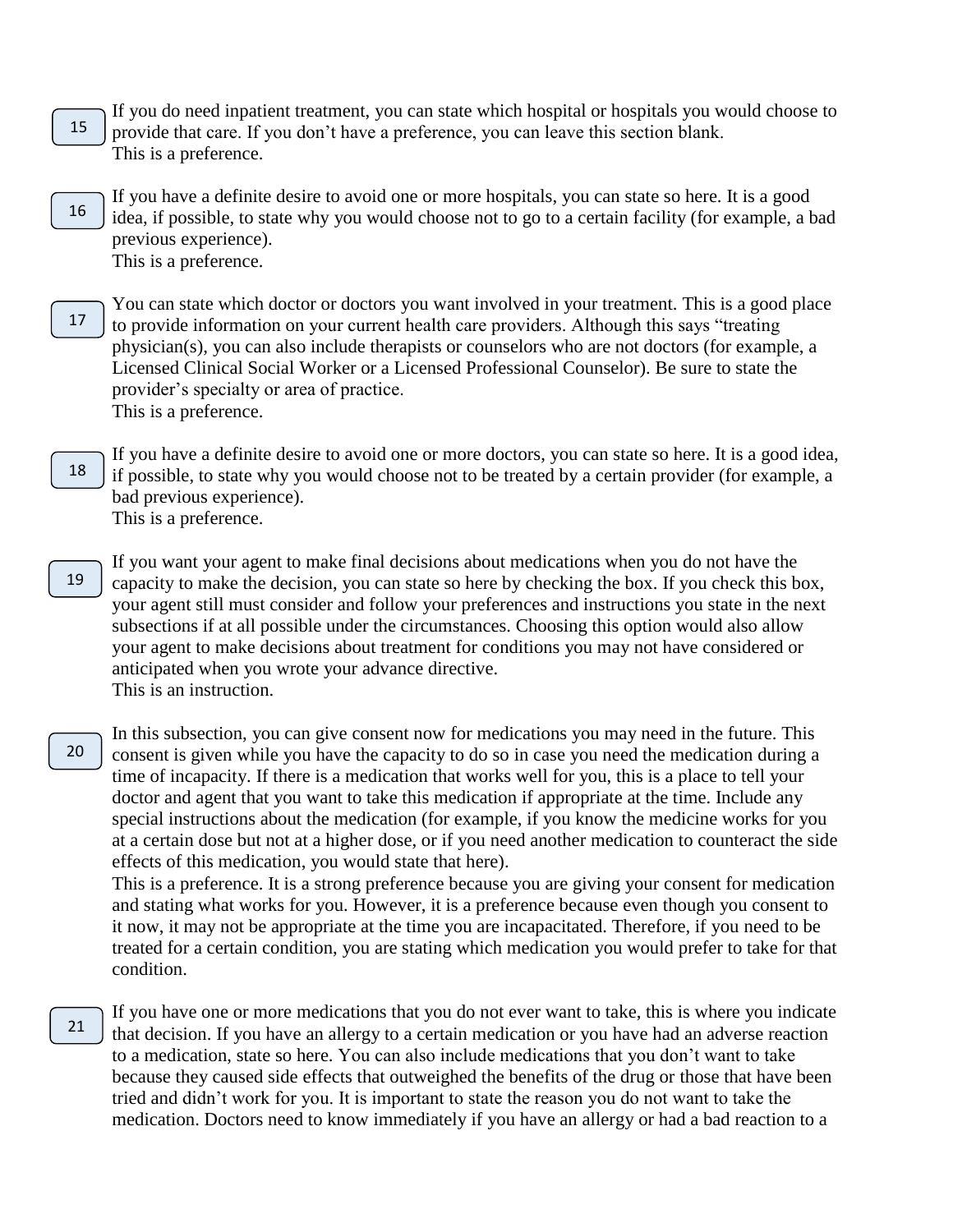drug. It is also helpful for them to know if you've tried a medicine and based on that experience, you do not want to take it again.

This is an instruction. Just as you can refuse medications offered by your doctor today, you can refuse them now for a future time when you cannot voice this decision. There is an exception for emergency situations, defined as when there is an imminent danger that you will hurt yourself or someone else. In an emergency situation, your doctor may choose to give you a medication that you have listed here as a refusal if he decides that this is the only medication that will address the safety concern or it is the only option he has available. Your doctor should state the reason for this decision in your record and the medication should only be used until there is no longer a danger to you or others.

- This is a place for you to add anything about your medications that has not been stated in the sections above. If you have a drug allergy, you can state there here even though you stated it above—it never hurts to repeat such important information. If you have one or more side effects you particularly want to avoid if at all possible, you can state so here (for example, if you are not willing to take a drug that causes nausea no matter how effective the drug may be, state so here). If you state the side effects you most want to avoid, doctors may be able to give you a different medication or add a medication to counteract side effects. 22
- If you have a crisis plan in another document such as a WRAP (Wellness Recovery Action Plan), you can attach it to your advance directive and check this box to let your providers know to follow it as well as your advance directive. If you have a WRAP, you should not attach the entire plan. Simply attach the part of the plan that medical or psychiatric professionals may need to properly treat you. A crisis plan may include instructions for paying your bills or feeding your cat—your doctor does not need to know these things. By only including what is necessary for providers to know in a crisis, you are increasing the chance that your advance directive will be thoroughly read and followed. In other words, if you are in a crisis and need medical or psychiatric care, it's best if you keep the information as short and clear as possible so that providers do not have to read through a lot of information that is not relevant to your care. 23

This subsection gives you a space to tell your doctors and other treatment providers what things help calm you down if you are anxious or you are exhibiting behaviors that cause them to fear that you might hurt yourself or someone else. It also gives you a space to tell your providers what will make the situation worse.

- Things that help: Think about what you do for yourself when you feel anxious, scared, angry or out of control. Common examples include listening to music, reading, spending time alone, talking to a friend on the phone, or taking a walk. It is a good idea to include more than one option, if possible, because there may be a situation where you cannot use a coping mechanism you have stated (for example, if your provider is concerned that you might hurt yourself, you probably will not be allowed to spend time alone).
- Things that make the situation worse: If there are certain things that make your anxiety, fear or anger worse (often called "triggers'), it is important to let your doctor and other treating professionals know about it before you have such a reaction. We all have things that may trigger our fear, anxiety or anger. It may be things people do or say or a certain smell or sound. When we react to these things, it may not make sense to others around us because they are not affected by the same things. Use this space to identify those things that affect you and might cause you to have a strong reaction. Think about things that make you feel worse if you are already feeling anxious, scared or angry. Some common examples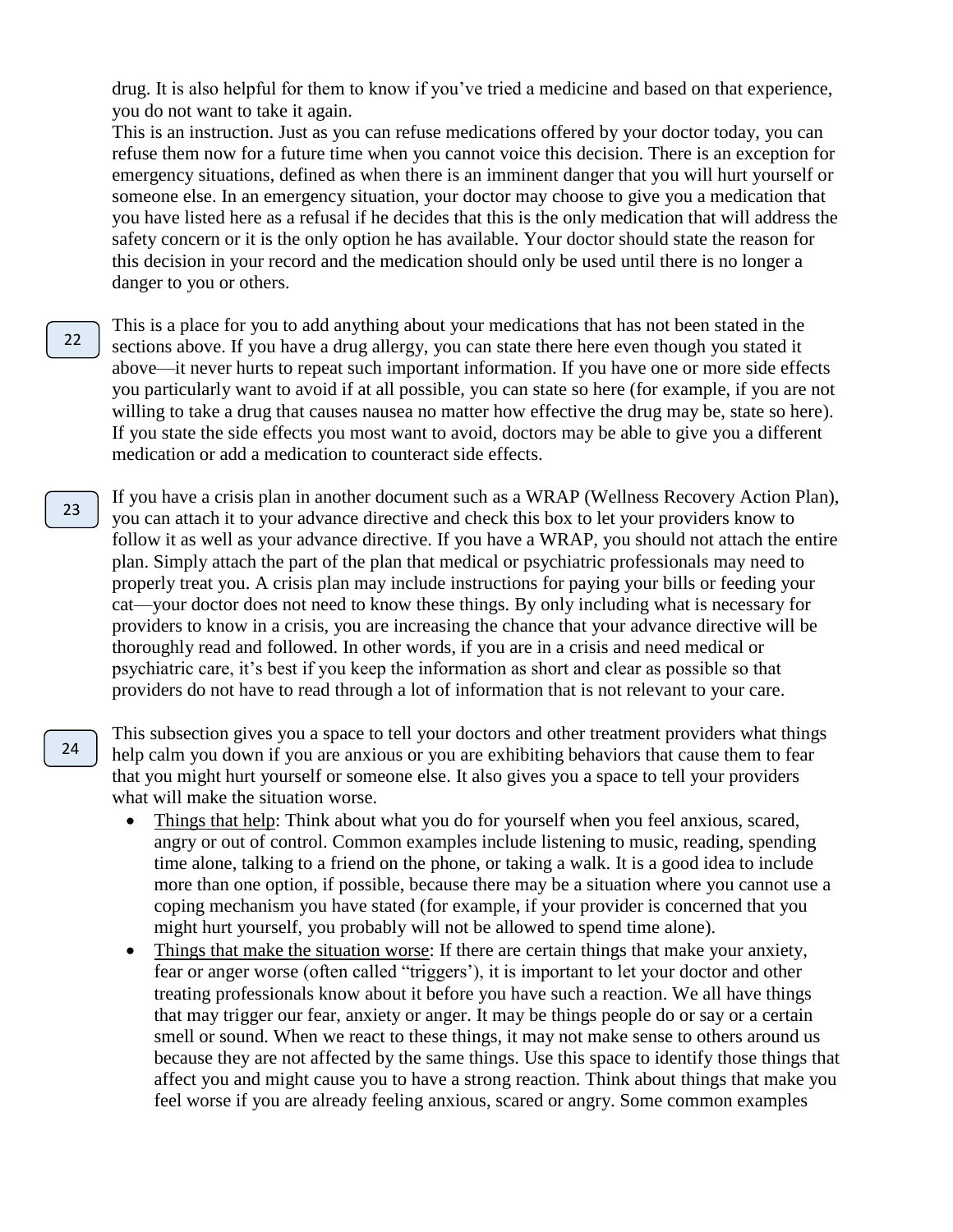include physical touch, a person's gender or size, being coerced to talk about it or being ignored, and being around too many people. These are preferences.

Some facilities use seclusion and restraints when the provider decides that an individual is in danger of hurting himself or others. When someone is put in "seclusion", he is put in a room that he cannot leave and cannot have any interaction with others. A person in seclusion also has no access to his belongings or a telephone. Restraints are used to limit or prohibit movement of an individual. Such restraints may be physical (being held down by one or more people), mechanical (being held down by a device, such as straps, that the individual cannot remove), or chemical (using one or more medications to control a person's behavior). No one enjoys or wants any of these interventions, especially when they are already upset. These interventions may be particularly troubling if a person has experienced trauma that is relived whenever they are locked in a room alone or their movement is restrained. Some examples are being physically or sexually assaulted or being locked alone in a room as a child. If you have experienced such things that caused trauma to you back then and you will feel traumatized again by seclusion or restraint, you may check this box. You do not have to give any details about what happened to you or why you checked this box.

This is a preference, but it's a strong preference. Many hospitals and other facilities that offer medical and mental health care provide trauma-informed care (i.e. understanding, recognizing, and responding to the effects of trauma). Under trauma-informed care, providers must consider previous trauma and avoid re-traumatizing their patients.

Electroconvulsive therapy (ECT or commonly known as shock therapy) is a treatment option for people who experience certain mental health conditions. This treatment is often included in advance directives because it can be a controversial topic—people who know about ECT seem to either love it or hate it with very few people feeling neutral about it. If you have an opinion about it and whether you would want it considered for you at a time when you cannot voice the decision yourself, make such a decision known by checking one of the boxes. If it is something you consent to and authorize your agent to consent to, include any special instructions you might have (for example, only after a second opinion or only after talking to my primary care physician or psychiatrist).

The consent for ECT is a preference. The refusal of ECT is an instruction.

Your agent will be notified about your admission to a hospital or when you need treatment or assistance at any location and you do not have the capacity to make decisions for yourself. If there are others that you want to be notified, you can list them here along with their contact information. If you have several family members and friends you want to know about your admission to a hospital or your need for assistance, you should let your agent know but you do not need to list them all here. This space is for the most important people you feel need to know immediately, such as your primary care doctor, relevant specialist, psychiatrist or therapist. There are people you may tell your agent to notify in a separate document such as your employer, landlord, neighbors, friends or family. This is a preference.

If you have any particular preferences about visitation when you are receiving inpatient care, you can state them here. You may have already stated that you want your agent to have the authority to make decisions about visitation in line 10(E) and you may just want to leave all such decisions to your agent. If so, check the first box. If you want anyone to be able to visit you with no

26

28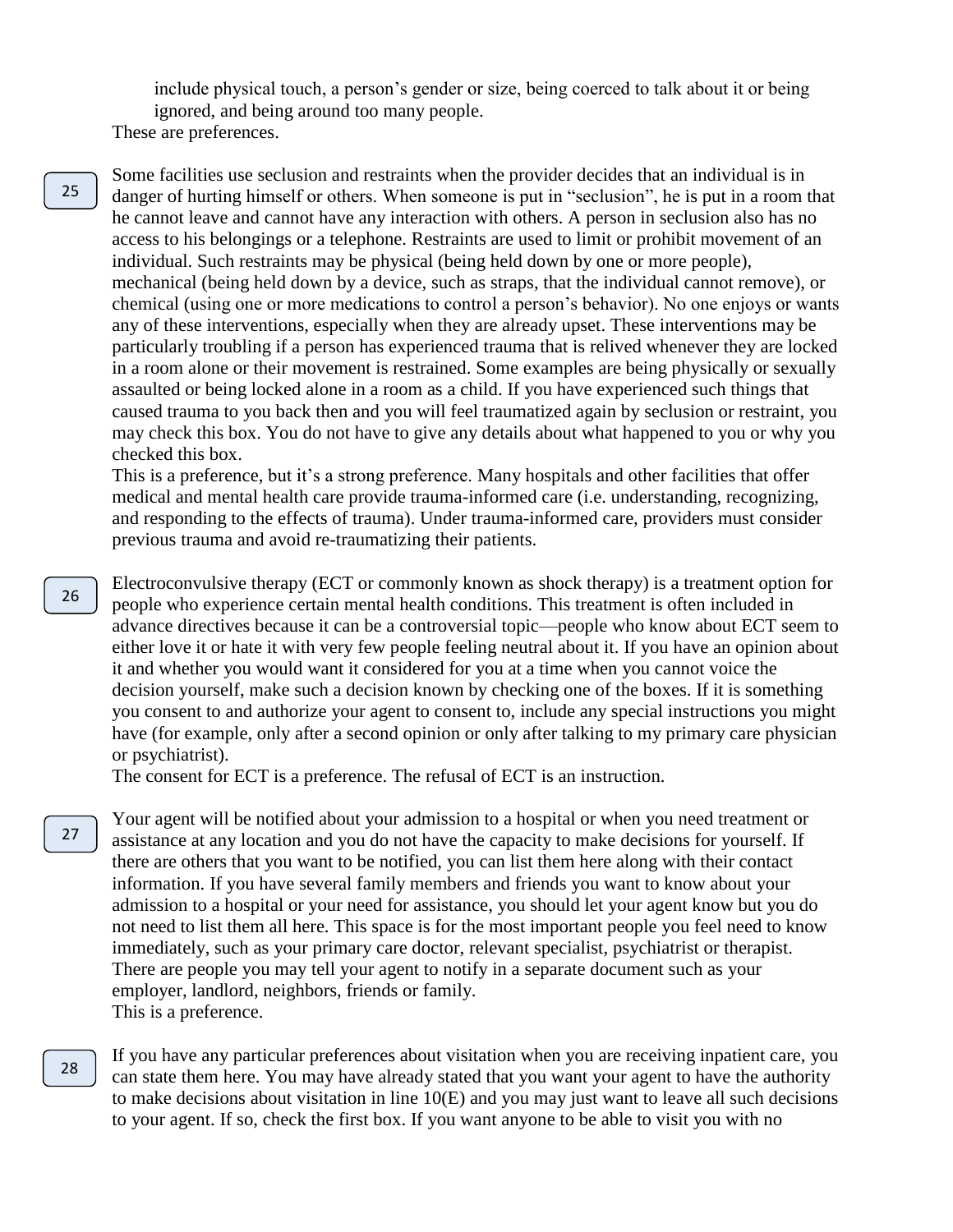restrictions other than those imposed by the facility, check the second box. If you have more specific instructions about who may visit you, there are lines to state them here. Some people know that certain people upset them or cause too much drama and there may be someone who might be considered dangerous. State those people who you want prohibited from visiting you (some common examples are ex-spouses or partners, family or friends who create tension, a combination of people who create tension—if your aunt Diana does not get along with your uncle Charles, you can state that you do not want them to visit at the same time). The decision to prohibit one or more visitors is an instruction. Allowing visitors is a preference.

- You have had the opportunity to give preferences and instructions about many different health care topics. However, there may be something that is important to you that has not been covered in the sections above. This is where you can state those issues and how you want them handled. This is another good place to state any serious allergies you have (include medication and other allergies that cause a significant reaction requiring immediate medical attention; you do not need to include seasonal allergies such as pollen). If you have serious allergies to things other than medications, state them here; some examples include serious food allergies, serious reaction to latex or serious reaction to bee stings. If you carry epinephrine (commonly called an epipen) for an allergy, you should definitely include the allergy and the fact that you carry prescribed epinephrine. 29
	- If you wish to be an organ or tissue donor, you can state your decision here to make sure your agent and health care provider know. However, in order to make your decision legally binding, you must register as an organ donor either with the Division of Motor Vehicles (DMV) or with Donate Life Virginia. You can get more information at www.dmv.org/va-virginia/organdonor.php or www.donatelifevirginia.org/

If you do NOT want to be an organ donor, check the second box and sign this section in the presence of two witnesses.

As defined on the form, a condition is terminal if your doctor has determined that your death is going to occur very soon and you will not recover even with medical treatment. Some examples include late-stage cancer or an injury that is not survivable. Your decisions about life-prolonging treatment stated here do NOT apply to situations where you may need such treatment for a limited period of time to recover from an illness or injury. There are two questions to consider under this subsection.

#### Agent authority

- You may want to give your agent the authority to make decisions about your end-of-life care using the choice you make in the next question as a guide to your general feelings about how to handle end-of-life decisions. If you choose this option, your agent must consider your preferences and values before making this decision. There are two common reasons people may choose this option: they don't have strong feelings about end-of-life care because the issue is not before them at this moment or they want to give their agent the authority to make the decision at the time using all available information about the options and prognosis.
- You may choose to direct your agent and doctors to follow your instructions. Some people may choose this option if they have strong and definite feelings about end-of-life issues or they fear that their agent will not be able to follow their wishes when the time comes to do so.

30

31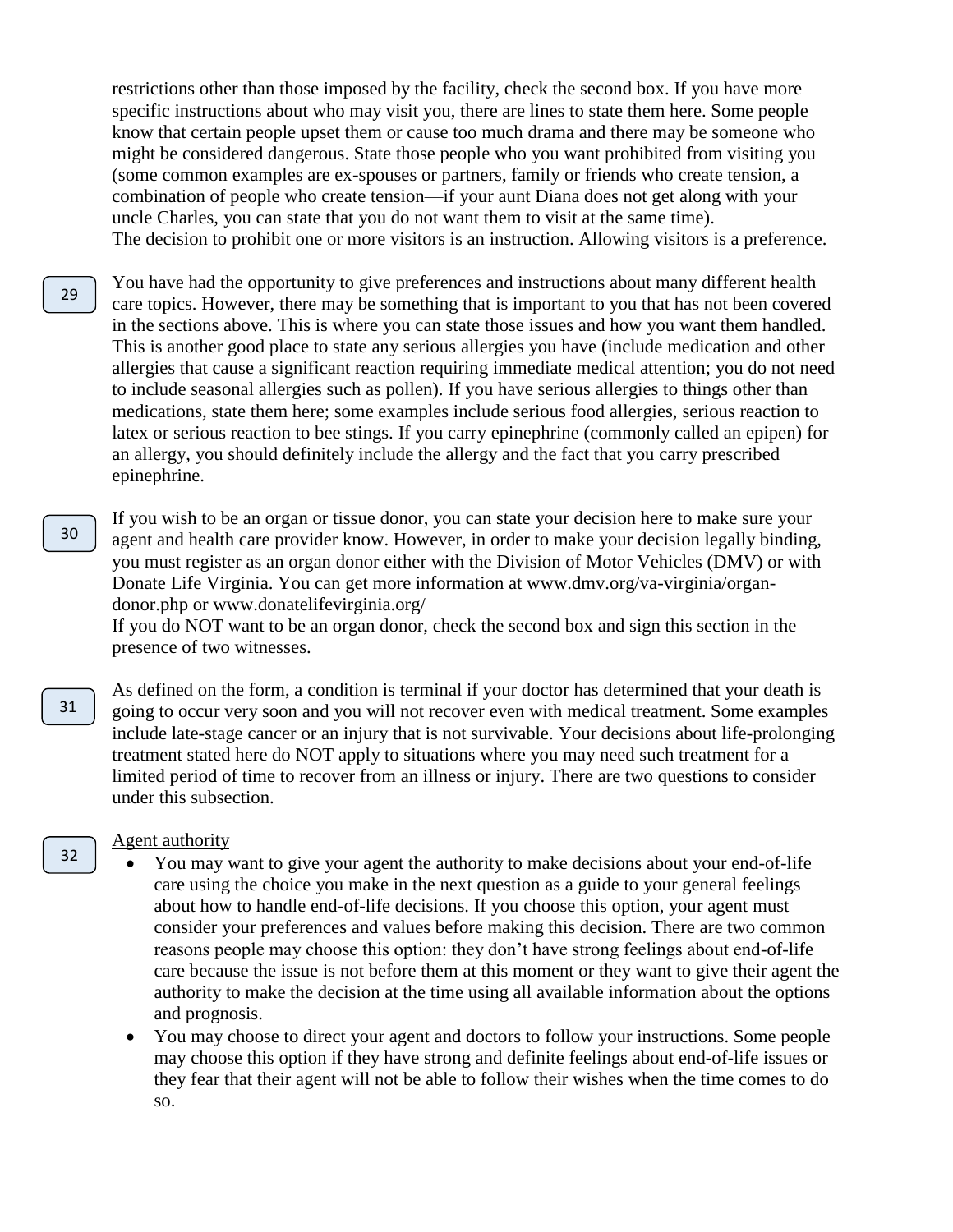#### Palliative Care, Extraordinary Care or Specific Instructions

- **Extraordinary care v. palliative care**: It is important to understand that there is no right or wrong answer because this very personal decision is based on your values and experience. Many people believe strongly one way or the other, but that decision is right for them, but not necessarily for others.
	- $\triangleright$  You may feel that if you are at the end of your life and there is no treatment that will provide a cure, you prefer to be kept as comfortable and pain-free as possible until you die naturally. This is called palliative care or comfort care. You can receive this type of care in a health care facility or at home. If you choose to spend your final days at home, you may want to contact a Hospice provider in your area. Hospice provides an array of services for individuals with a life-limiting illness, including care for the physical, emotional and spiritual needs of the patient as well as the family. Some people fear that if they choose this option, they will not get ANY care or treatment. This is not the case. You will receive treatment for symptom and pain relief regardless of which option you choose in this subsection.
	- $\triangleright$  You may want your life to be sustained using any treatment and devices available, including a ventilator, feeding tube, IV fluids and resuscitation efforts when your heart stops beating.
- **Specific instructions**: You may decide that neither option above is right for you. If so, you can write your own instructions for end-of-life care. One reason a person may choose this option is they may have different feelings about certain types of care. For example, a person may not want a ventilator but they do want a feeding tube. In that case, the person would choose this third option and would write out his instructions.

As stated in the form, persistent vegetative state is a condition that causes a person to be unaware of his surroundings and incapable of voluntary action or thought. It is important to recognize the difference between persistent vegetative state and similar conditions because your choice here only applies to persistent vegetative state, not the other diagnoses described below.

- **Persistent vegetative state**: The person may have sleep-awake cycles and may have involuntary movement, but they cannot purposefully move or interact with their environment or loved ones. The person also lacks cognition, meaning they cannot regain skills and knowledge they had before the illness or injury that caused their current condition. A person in this state can breathe on his own because that is an automatic bodily function, but he must receive nutrition and fluids through medical intervention because chewing and swallowing are not automatic bodily functions. A person can remain in this state for years if they receive artificial nutrition (i.e. feeding tube) and IV fluids to maintain their body.
- **Brain death**: There is irreversible cessation of all brain functions, including the brain stem. With no brain function, the person cannot sustain life without medical intervention including a ventilator to breathe. Unlike a person in a persistent vegetative state, a person who is brain dead cannot perform even automatic bodily functions such as breathing or responding to pain. A person generally does not live long in this state even with extraordinary care.
- **Coma**: A person in a coma is in a deep unconscious state from which he cannot be aroused even with pain. There is significantly decreased brain function and what function exists is very slow. The person is neither awake nor aware of his surroundings. A person may recover (wake up) within a few hours, days or weeks or he may remain in this state for a

34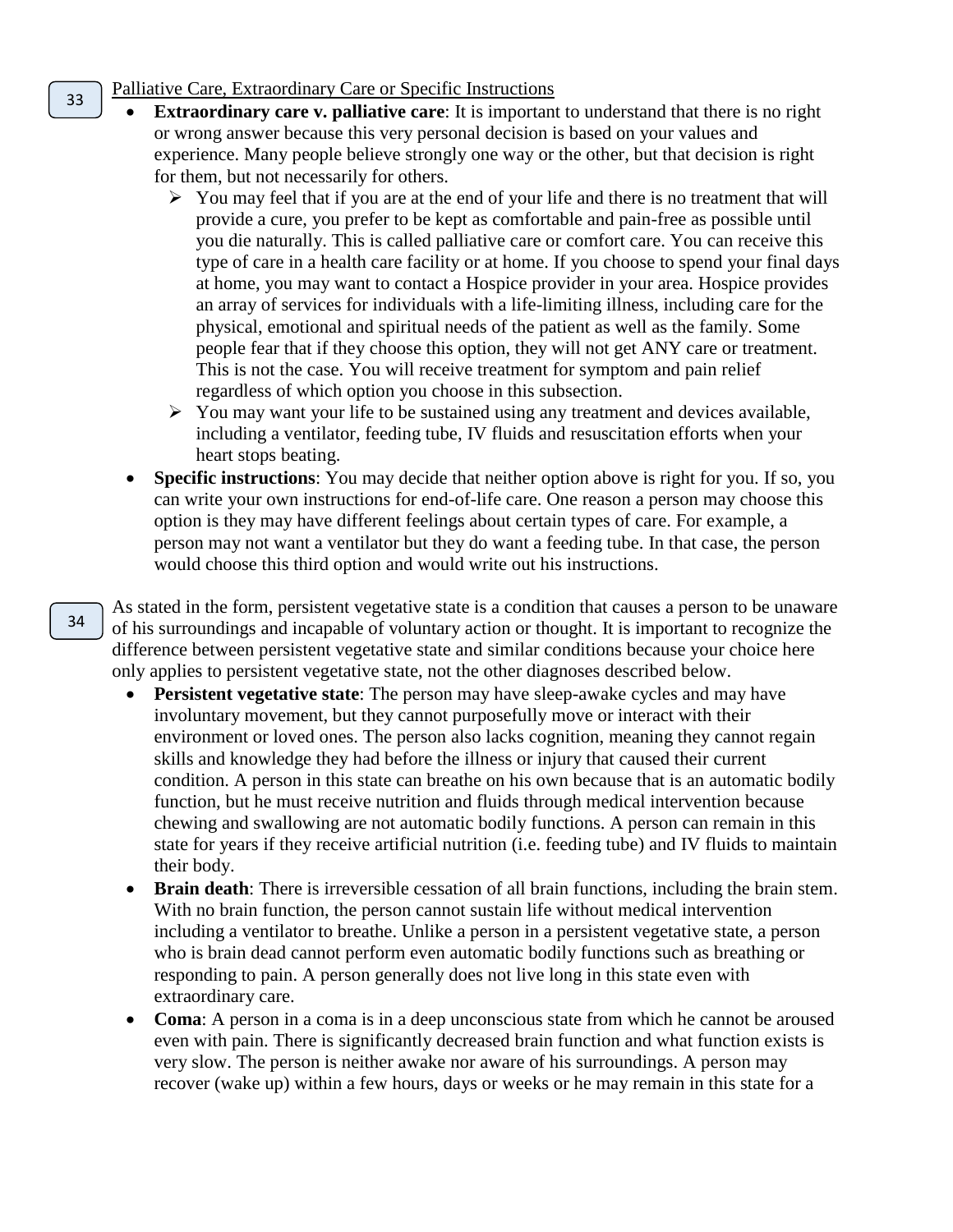longer time period. He may also partially wake up into a vegetative state or his brain may stop functioning to the point of brain death.

- The choice about whether to give your agent the authority to make decisions based on your preferences or directing your agent and doctors to follow your stated wishes is the same as for end-of-life decisions in line 32. 35
- The same three options you have for treatment and care at the end of life (Line 33) are also options here for persistent vegetative state. 36
- There is an added option for care and treatment if you are in a persistent vegetative state: receive life-prolonging treatment for a specified period of time to allow for the possibility of improvement. If you choose this option, you need to specify how long you want to receive all possible treatments before making the decision to move from extraordinary care to palliative care. The amount of time varies from person to person. If you do not know what time period to specify, you should talk to your doctor and your close family and friends to help you determine a reasonable time period given your beliefs, values and experiences. 37

In both end-of-life and persistent vegetative state, if you are an organ donor and you choose not to receive extraordinary care or to stop it after a period of time, you will still receive the care needed to keep your body functioning until the organ donation process is complete.

- Revocation means the cancellation of your advance directive, the withdrawal of power from your agent or both depending on your wishes. You can revoke your advance directive at any time, even if you lack the capacity to make medical decisions, as long as you recognize the consequences of doing so. You have another option available: make the decision now that you cannot revoke any part of your advance directive after two doctors have determined you lack capacity to make medical decisions. The reason some people choose this option is if they know or fear they will not make the best decisions for themselves when they are in a crisis and may not be thinking clearly. If you choose this option, after you are found to be incapacitated, your agent will have the authority to consent to treatment even if you object to it at the time. There are limitations to the agent's authority: your agent cannot withhold or discontinue life-prolonging care over your objection, you can specify specific limitations for certain decisions or conditions in the lines below, and your doctor must state that the treatment to be given over your objection is medically appropriate. 38
	- This box must be filled out and signed if you have given your agent the authority to make any decisions over your objection when you are incapacitated—the third option in line 10(J), admission to a mental health facility, or the second option in line 38, revocation only while you have capacity. If you have not chosen to give your agent this level of authority, you do not have to complete this section and can proceed to line 40.

If you have given your agent the authority to act over your objection, you must get the signature of a licensed treatment provider stating that you understand the decision you are making, the power you are giving your agent and the consequences of that decision. You should get this signature on or close to the same time you sign the advance directive.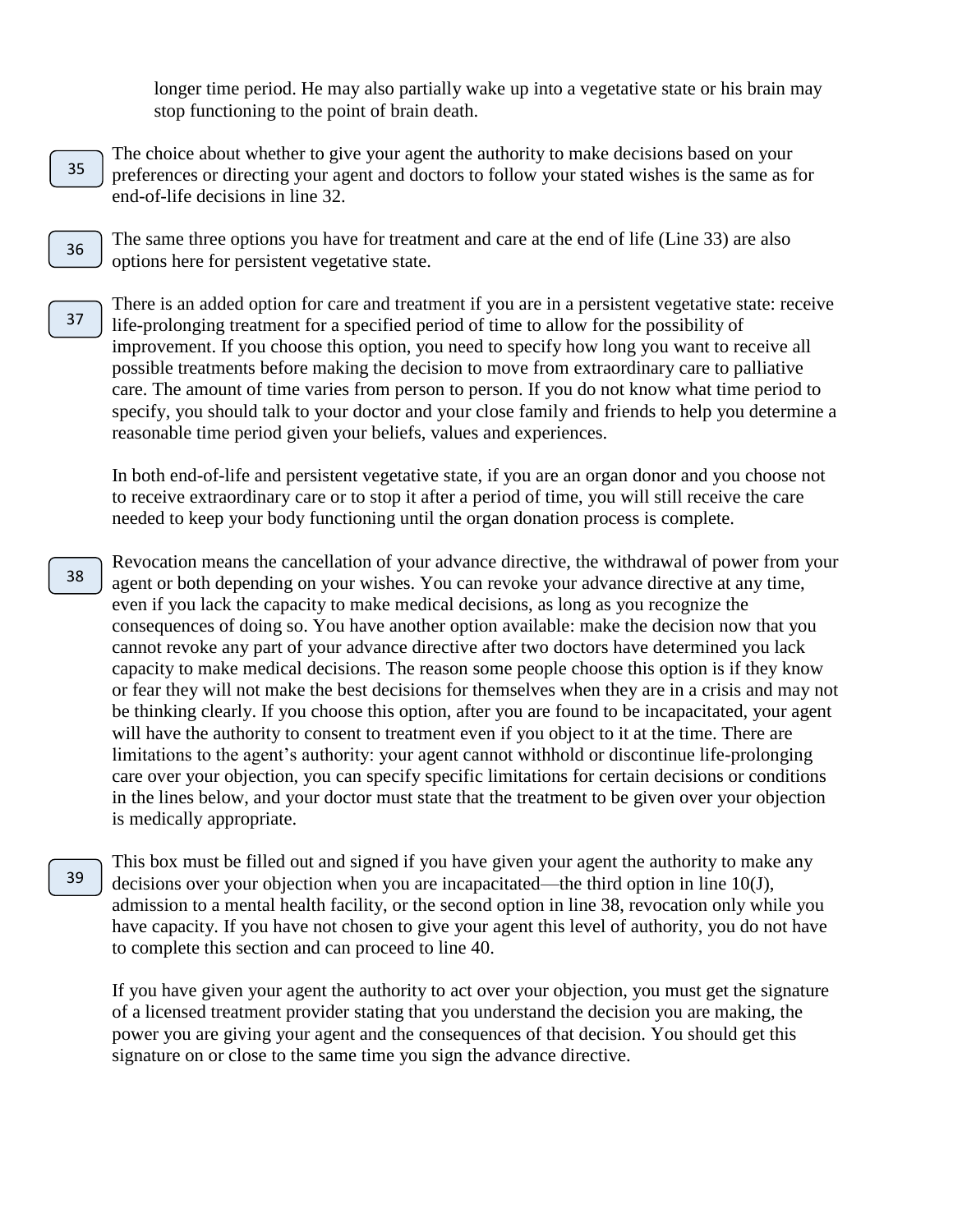The following treatment providers are permitted to sign this statement:

- Your attending physician;
- A licensed clinical psychologist;
- A licensed physician assistant;
- A licensed nurse practitioner;

42

- A licensed professional counselor; or
- A licensed clinical social worker

#### **Signatures**

- You do not have to do anything with this statement. It just says that you have capacity to sign the advance directive. 40
- Use this line to sign your advance directive once it is all complete and correct. Sign your full legal name and be sure to include the date on the line included for that purpose. Some people cannot sign their name and use a mark instead. That is fine because the witnesses below will see the person put his or her mark on the page as a signature. 41

Put your name on this line. You should put your name exactly as it appears on line 1.

These lines are for your witnesses to sign that they saw you sign the advance directive. They should sign their legal name and be sure to include the date on the line included for that purpose. The dates of the witnesses' signatures should match the date of your signature because you must sign the document in front of each other. The witnesses do not have to know you. They are simply witnessing that you are signing the advance directive voluntarily. 43

**Note on notary**: Virginia law does not require an advance directive to be notarized, but it is a good idea if possible. If you decide to get it notarized, the notary's statement and seal would appear here under the signatures. If you use a notary, you and your witnesses must sign the document in front of the notary and all of the dates must match. You will be required to present identification to the notary because he must verify that you are the correct person signing the paper.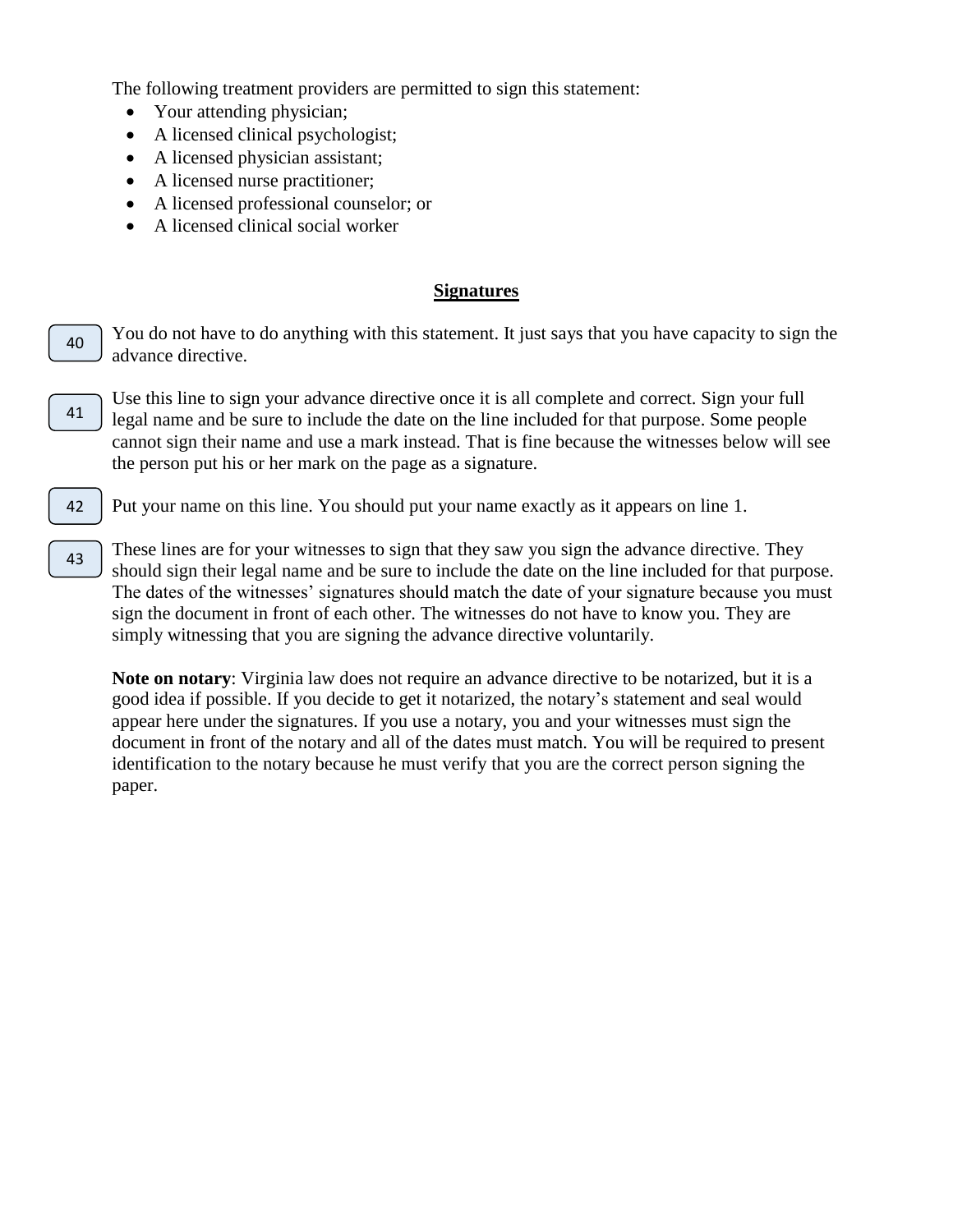| VIRGINIA ADVANCE HEALTH CARE DIRECTIVE                                                            |  |  |  |                                                                                              |
|---------------------------------------------------------------------------------------------------|--|--|--|----------------------------------------------------------------------------------------------|
|                                                                                                   |  |  |  | $\left( \begin{array}{ccc} 2 & 2 \\ 0 & \end{array} \right)$ will fully and voluntarily      |
| write this health care advance directive to assure that, during periods of incapacity, my choices |  |  |  |                                                                                              |
|                                                                                                   |  |  |  | for health care will be carried out even when I am not able to make informed decisions on my |
| own behalf.                                                                                       |  |  |  |                                                                                              |

**VIRGINIA ADVANCE HEALTH CARE DIRECTIVE** 

#### Appointment of Agent

[*Cross through this section if you do not want to name an agent to make health decisions for you when you cannot do so*.]

I appoint the following agents, in order of priority, to make health care decisions for me as authorized in this document:

| 1. Name: $\frac{3}{5}$<br>,我们也不会有什么。""我们的人,我们也不会有什么?""我们的人,我们也不会有什么?""我们的人,我们也不会有什么?""我们的人,我们也不会有什么?""我们的人 |
|------------------------------------------------------------------------------------------------------------|
|                                                                                                            |
| 5 <sub>1</sub><br>Phone Numbers:<br><u> 1989 - John Stoff, amerikansk politiker (* 1989)</u>               |
| 2. Name: $\begin{bmatrix} 6 \end{bmatrix}$                                                                 |
|                                                                                                            |
|                                                                                                            |
| 3. Name:                                                                                                   |
|                                                                                                            |
|                                                                                                            |
|                                                                                                            |
|                                                                                                            |
|                                                                                                            |

- $\Box$  I have additional alternate agents listed on a separate page. 7
- I grant to my agent full power and authority to make health care decisions for me as described below whenever I am incapable of making an informed decision. Before my agent has any authority to make decisions for me, there must be a written determination of capacity as required by law. If any physician examines me and decides that I have the ability to make my own decisions, all further health care decisions will require my informed consent. 8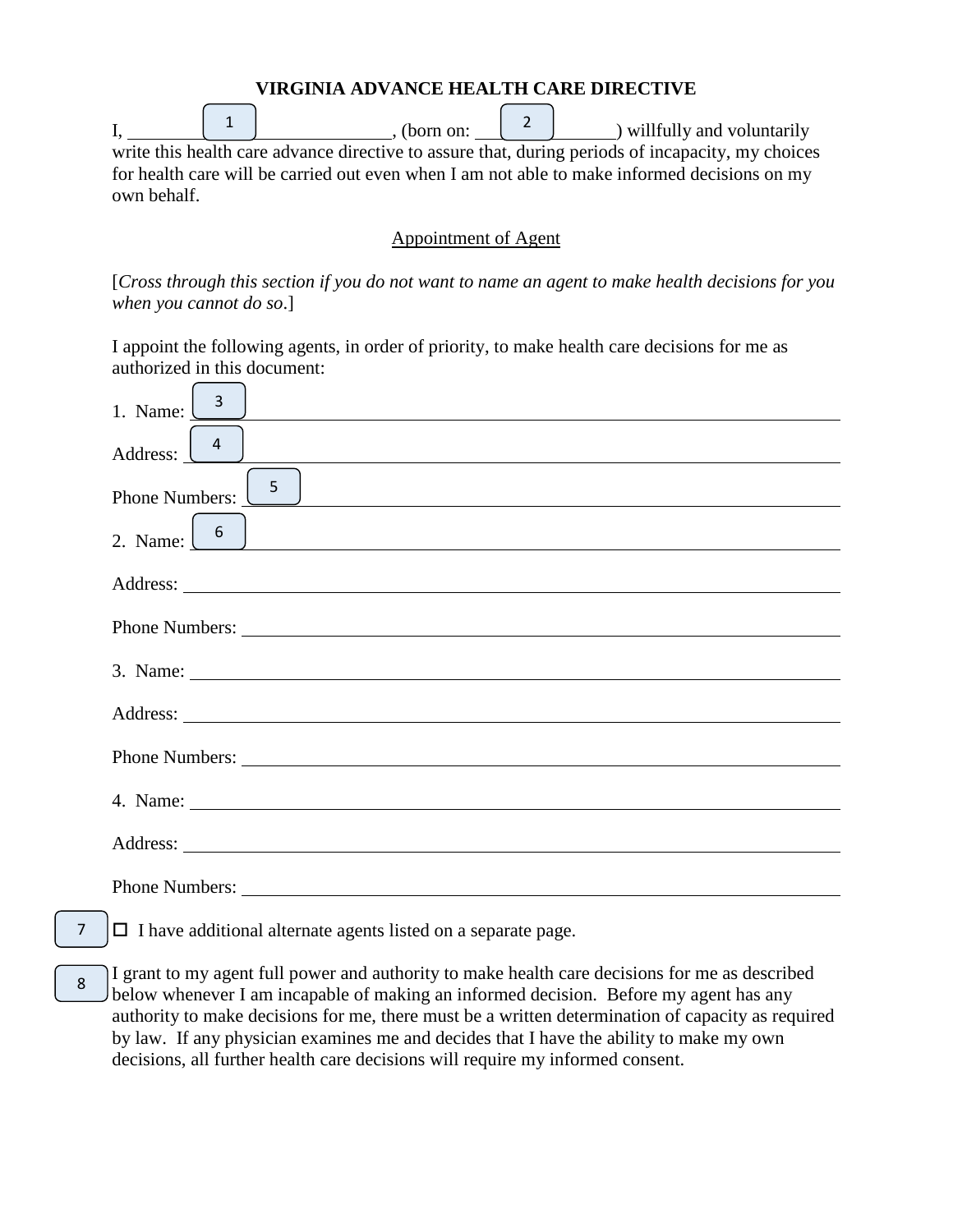In making health care decisions for me, my agent shall follow my wishes and preferences as stated here or as otherwise known. If my agent cannot determine what health care choice I would make for myself, then and only then, he or she must make the choice based on what he or she believes to be in my best interests.

#### Agent Powers

[*Cross through any powers listed below that you do not want to give your agent, but keep in mind that any power you take away from your agent may affect his or her ability to make informed decisions about your care.*]

I give my agent the power:

- A. To provide or refuse consent to any type of medical treatment, medication and procedures.
- B. To make decisions about life-prolonging treatment (following any instructions or guidance below).
- C. To request, receive, and review any information, oral or written, about my health care and to consent to the disclosure of this information. I intend that this grant of authority shall meet the requirements of HIPAA and that my agent shall have full access and authority over my medical information.
- D. To hire and fire my health care providers.
- E. To make decisions regarding visitation consistent with any wishes known by my agent during any time that I am admitted to any health care facility.
- F. To authorize my participation in any health care study approved according to applicable federal or state law that offers the prospect of direct therapeutic benefit to me.
- G. To authorize my participation in any health care study approved according to applicable federal or state law that aims to increase scientific understanding or to promote human well-being, even though it offers no prospect of direct benefit to me.
- H. To authorize my admission to or discharge from any hospital, hospice, nursing home or other medical care facility, not including a mental health facility.
- I. To communicate with health insurers about my care and treatment in order to arrange authorization and payment for services.
- J. To take any necessary lawful actions to carry out these decisions, including granting releases of liability to medical providers.
- K. Choose one of the following options:

 $\Box$  I do **NOT** authorize my agent to admit me to a facility for treatment of mental illness without my expressed informed consent.

 To authorize my admission to a mental health facility as long as **I DO NOT PROTEST** the admission and other legal requirements are met.

 $\Box$  To authorize my admission to a mental health facility even **OVER MY PROTEST** as long as other legal requirements are met. [*Requires signature of physician or psychologist below*.]

L. Additional powers, if any:

# 10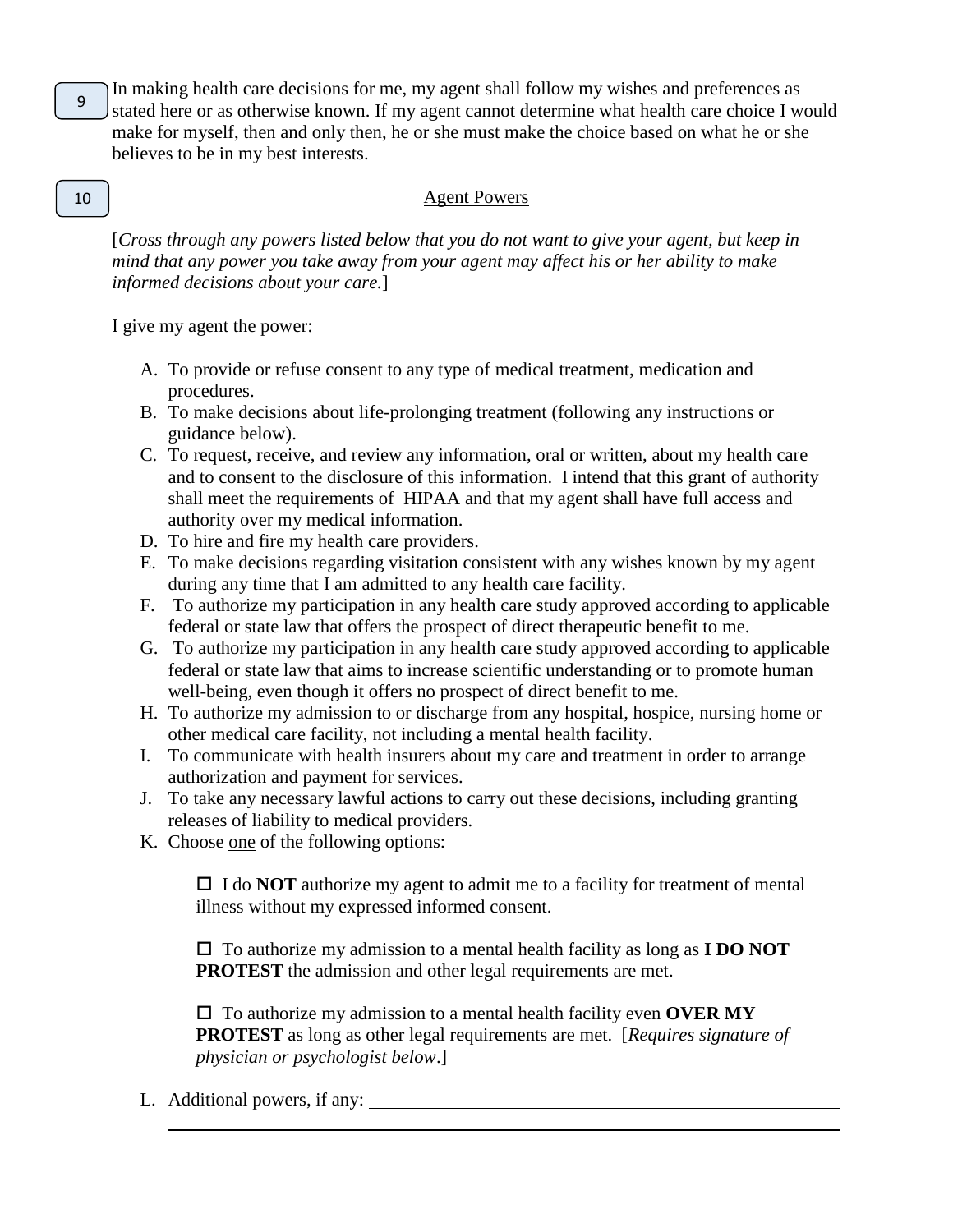| 11 |                                                                                            | This is a durable power of attorney and shall not terminate upon my incapacity. This power<br>exists only as to those health care decisions for which I am unable to give informed consent.                                                                                                                        |
|----|--------------------------------------------------------------------------------------------|--------------------------------------------------------------------------------------------------------------------------------------------------------------------------------------------------------------------------------------------------------------------------------------------------------------------|
| 12 | Prior Designations Revoked: I revoke any prior Healthcare Power of Attorney.               |                                                                                                                                                                                                                                                                                                                    |
| 13 |                                                                                            | My Instructions and Desires for Health Treatment and Care                                                                                                                                                                                                                                                          |
|    | [If you wish to leave certain decisions to your agent, simply cross through that section.] |                                                                                                                                                                                                                                                                                                                    |
| 14 |                                                                                            | $\Box$ Preference for outpatient care: If my condition is serious enough to require 24-hour care and I<br>have no physical conditions that require immediate access to emergency medical care, I would<br>prefer to receive this care at home or in programs designed as alternatives to hospitalization.          |
| 15 | hospitals:                                                                                 | If I am to be admitted to a hospital for 24-hour care, I would prefer to go to the following                                                                                                                                                                                                                       |
| 16 |                                                                                            | I do <i>not</i> wish to be admitted to the following hospitals or programs for the reasons I have listed:                                                                                                                                                                                                          |
|    | Facility                                                                                   | Reason                                                                                                                                                                                                                                                                                                             |
|    | Facility                                                                                   | Reason                                                                                                                                                                                                                                                                                                             |
| 17 |                                                                                            | <b>My Preferences About Physicians</b>                                                                                                                                                                                                                                                                             |
|    | My choice of treating physician(s):                                                        |                                                                                                                                                                                                                                                                                                                    |
|    | 1. Name:                                                                                   |                                                                                                                                                                                                                                                                                                                    |
|    |                                                                                            |                                                                                                                                                                                                                                                                                                                    |
|    | Phone Number:                                                                              |                                                                                                                                                                                                                                                                                                                    |
|    |                                                                                            | 2. Name: $\frac{1}{2}$ $\frac{1}{2}$ $\frac{1}{2}$ $\frac{1}{2}$ $\frac{1}{2}$ $\frac{1}{2}$ $\frac{1}{2}$ $\frac{1}{2}$ $\frac{1}{2}$ $\frac{1}{2}$ $\frac{1}{2}$ $\frac{1}{2}$ $\frac{1}{2}$ $\frac{1}{2}$ $\frac{1}{2}$ $\frac{1}{2}$ $\frac{1}{2}$ $\frac{1}{2}$ $\frac{1}{2}$ $\frac{1}{2}$ $\frac{1}{2}$ $\$ |
|    |                                                                                            |                                                                                                                                                                                                                                                                                                                    |
|    | Phone Number:                                                                              | Specialty:                                                                                                                                                                                                                                                                                                         |
|    |                                                                                            | 3. Name: $\frac{1}{2}$ $\frac{1}{2}$ $\frac{1}{2}$ $\frac{1}{2}$ $\frac{1}{2}$ $\frac{1}{2}$ $\frac{1}{2}$ $\frac{1}{2}$ $\frac{1}{2}$ $\frac{1}{2}$ $\frac{1}{2}$ $\frac{1}{2}$ $\frac{1}{2}$ $\frac{1}{2}$ $\frac{1}{2}$ $\frac{1}{2}$ $\frac{1}{2}$ $\frac{1}{2}$ $\frac{1}{2}$ $\frac{1}{2}$ $\frac{1}{2}$ $\$ |
|    |                                                                                            |                                                                                                                                                                                                                                                                                                                    |
|    | Phone Number:                                                                              |                                                                                                                                                                                                                                                                                                                    |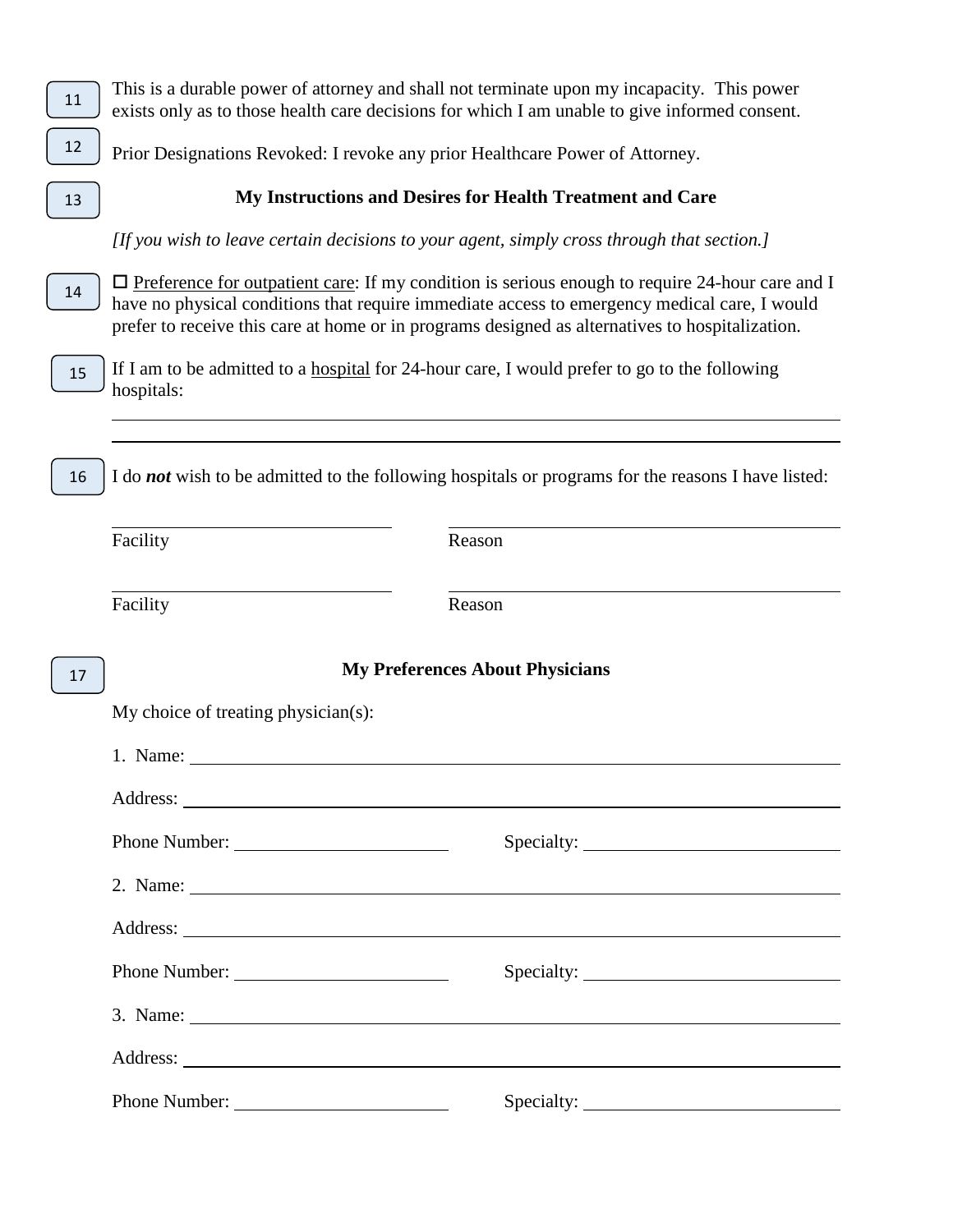| 18 | I do not wish to be treated by the following physicians, for the reasons stated:                                                                                                                                                    |
|----|-------------------------------------------------------------------------------------------------------------------------------------------------------------------------------------------------------------------------------------|
|    |                                                                                                                                                                                                                                     |
|    | Dr.                                                                                                                                                                                                                                 |
|    |                                                                                                                                                                                                                                     |
|    | <b>My Preferences Regarding Medications</b>                                                                                                                                                                                         |
| 19 | $\Box$ I consent to the medications agreed to by my agent, after consultation with my treating<br>physician, with any reservations described below.                                                                                 |
| 20 | My Medication Preferences I consent to and authorize my agent to consent to:                                                                                                                                                        |
|    |                                                                                                                                                                                                                                     |
|    |                                                                                                                                                                                                                                     |
|    |                                                                                                                                                                                                                                     |
|    | Special Instructions:                                                                                                                                                                                                               |
|    | Medication: Network of the state of the state of the state of the state of the state of the state of the state of the state of the state of the state of the state of the state of the state of the state of the state of the       |
|    |                                                                                                                                                                                                                                     |
| 21 | <b>My Medication Refusals</b> I do NOT consent to and my agent does not have the authority to<br>consent to the following medications (or their brand-name, trade-name, or generic equivalents):                                    |
|    |                                                                                                                                                                                                                                     |
|    |                                                                                                                                                                                                                                     |
|    | Reason I refuse this medication:                                                                                                                                                                                                    |
|    |                                                                                                                                                                                                                                     |
|    | Medication or type of medication:                                                                                                                                                                                                   |
|    | Additional preferences about medication: [include side effects you most want to avoid and any                                                                                                                                       |
| 22 |                                                                                                                                                                                                                                     |
|    |                                                                                                                                                                                                                                     |
|    | <b>My Preferences for Emergency Intervention</b>                                                                                                                                                                                    |
| 23 | $\Box$ I have a crisis intervention plan attached to this document and I ask that it be followed in<br>times of crisis.                                                                                                             |
| 24 | When I am in a crisis and in danger of hurting myself or someone else, these things help calm me<br>down:<br><u> 1989 - Johann Stoff, deutscher Stoffen und der Stoffen und der Stoffen und der Stoffen und der Stoffen und der</u> |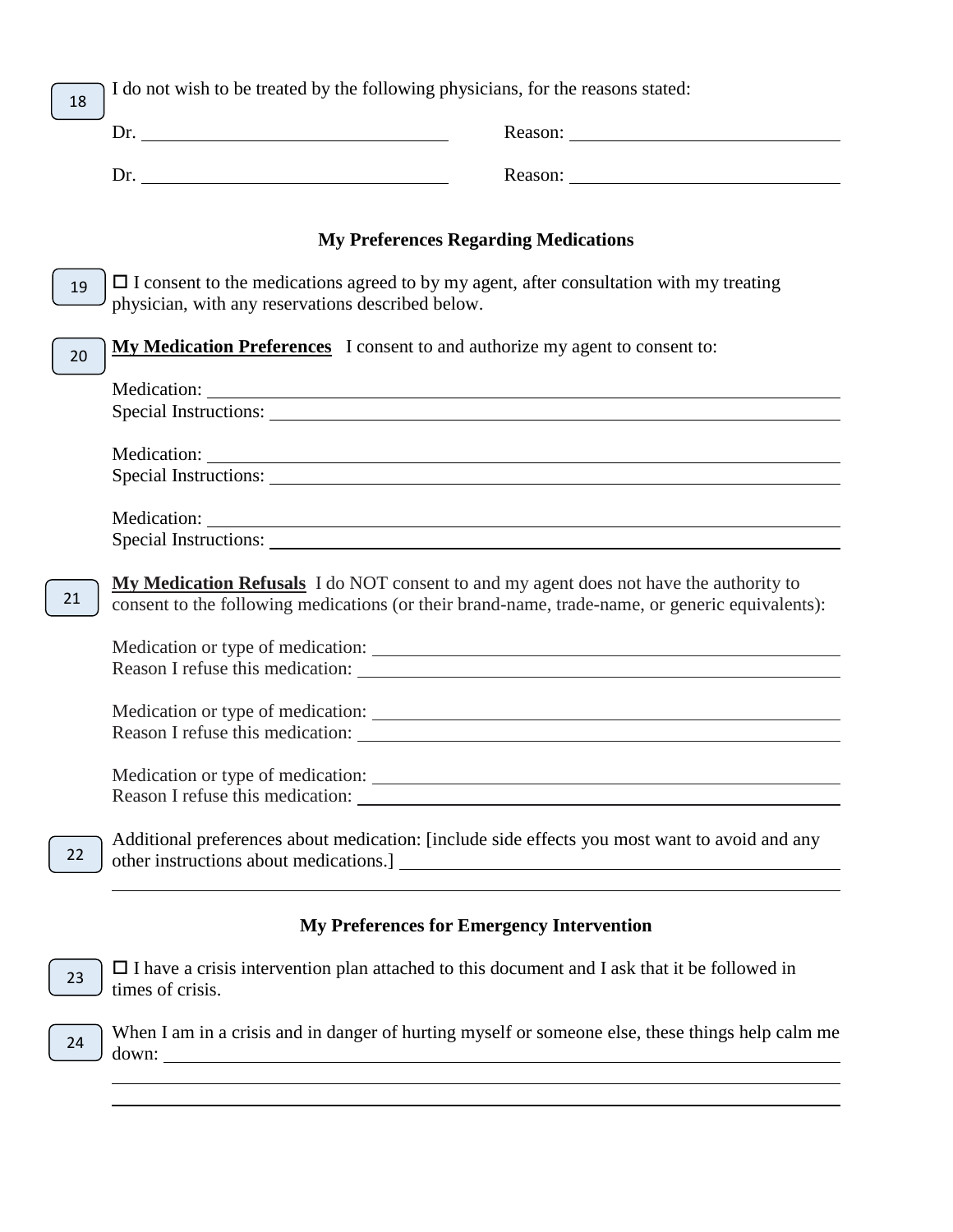When I am in a crisis and in danger of hurting myself or someone else, these things make the situation worse:

 $\Box$  I have experienced a traumatic experience in my past that makes seclusion and restraint particularly stressful and thus inappropriate for me. 25

#### **Electroconvulsive Therapy (ECT) Instructions**

If it is determined that I am not legally capable of consenting to or refusing electroconvulsive therapy, my wishes are as follows: 26

□ I do *not* consent to administration of ECT.

---------- OR----------

I consent, and authorize my agent to consent, to the administration of ECT.

Special instructions and wishes about ECT:

#### **My Preferences Regarding Notification of Others and Visitation**

| 27 | In addition to my agent(s), please notify the following people:                                                                 |  |                                                                                                                                                                                                                                |
|----|---------------------------------------------------------------------------------------------------------------------------------|--|--------------------------------------------------------------------------------------------------------------------------------------------------------------------------------------------------------------------------------|
|    | Name:                                                                                                                           |  |                                                                                                                                                                                                                                |
|    |                                                                                                                                 |  | Home: ____________________; Cell: ________________; Other: _____________________                                                                                                                                               |
|    |                                                                                                                                 |  |                                                                                                                                                                                                                                |
|    |                                                                                                                                 |  |                                                                                                                                                                                                                                |
|    |                                                                                                                                 |  |                                                                                                                                                                                                                                |
|    |                                                                                                                                 |  | Home: Solution and Solution Cell: Solution and Solution and Solution and Solution and Solution and Solution and Solution and Solution and Solution and Solution and Solution and Solution and Solution and Solution and Soluti |
| 28 | $\Box$ My agent has the authority over who may visit me.<br>$---OR---$<br>$\Box$ I prefer open visitation with no restrictions. |  |                                                                                                                                                                                                                                |
|    |                                                                                                                                 |  |                                                                                                                                                                                                                                |
| 29 | Other instructions about health care:                                                                                           |  |                                                                                                                                                                                                                                |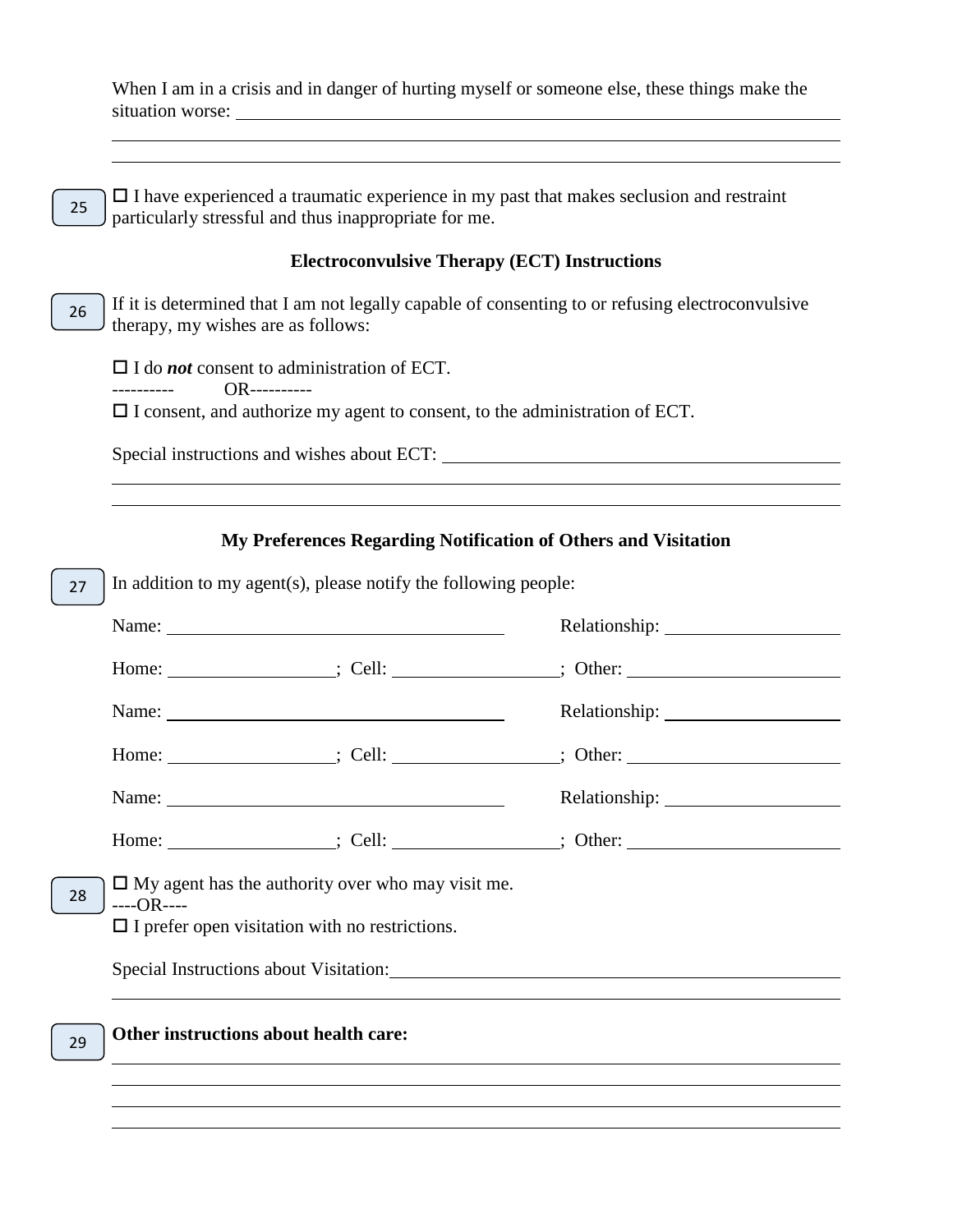#### **Anatomical Gift; Organ, Tissue or Eye Donation**

 $\Box$  Upon my death, I wish to be an organ and tissue donor. I direct that an anatomical gift of all 30 of my body or certain organ, tissue or eye donations be made in accordance with my directions, if any. My agent shall have the authority to sign any authorization necessary to carry out these wishes. If I do not have an agent, please let this document suffice as authorization to carry out my wishes.

Special instructions about organ, tissue or eye donation:

 $\Box$  I do NOT want to be an organ donor and I do NOT authorize my agent or family to consent to the donation of my organs or tissues.

| Signature | Date |
|-----------|------|
| Witness   | Date |
| Witness   | Date |

#### **Life-Prolonging Treatment**

**Terminal Condition**: If my doctor determines that my death is imminent (very soon) and it is reasonably certain that I will not recover even with medical treatment, I direct the following: [*choose one option below*] 31

 $\Box$  I want my Agent to make all decisions about life-prolonging treatment based on my preferences chosen below and what he or she knows to be my beliefs and values. ----------OR----------

 $\Box$  I direct my agent (if I have appointed one), family and physicians to follow my wishes as written below.

[*choose one option below*]

32

33

 $\Box$  I do not want any treatments to prolong my life. I understand that I will receive treatment to relieve pain and make me comfortable.

----------OR----------

 $\Box$  I want all treatments to prolong my life as long as possible within the limits of generally accepted health care standards.

----------OR----------

 My own instructions: *[If you have preferences about tube feeding, IV fluids, cardiopulmonary resuscitation (CPR), and ventilator (breathing machine), put them here.]*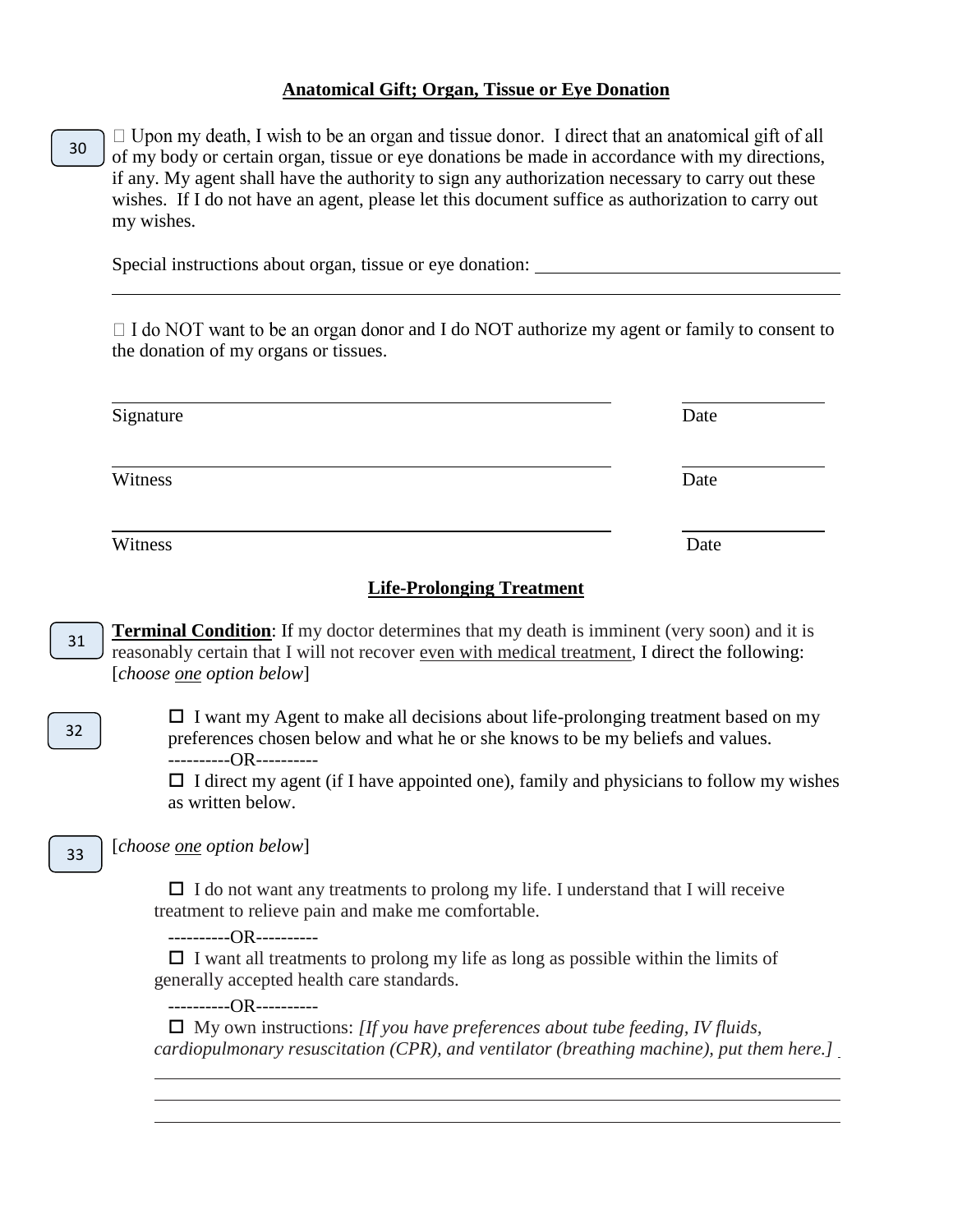**Persistent vegetative state**: If my doctor determines that I am in a permanent state of unawareness in which I have no voluntary action or thought, I cannot interact with others and it is reasonably certain that I will never recover this awareness or ability even with medical treatment, I direct the following: [choose one option below]

35

34

 $\Box$  I want my Agent to make all decisions about life-prolonging treatment based on my preferences chosen below and what he or she knows to be my beliefs and values. ----------OR----------

 $\Box$  I direct my agent (if I have appointed one), family and physicians to follow my wishes as written below.

[*choose one option below*]

 $\Box$  I do not want any treatments to prolong my life. I understand that I will receive treatment to relieve pain and make me comfortable.

----------OR----------

 $\Box$  I want all treatments to prolong my life as long as possible within the limits of generally accepted health care standards.

----------OR----------

 $\Box$  I want to try treatments for a period of time in the hope of some improvement of my condition. I suggest \_\_\_\_\_\_\_\_\_\_\_\_\_\_\_\_\_\_\_\_\_\_\_\_\_ as the period of time, after which such treatment should be stopped if my condition has not improved. I understand that I still will receive treatment to relieve pain and make me comfortable.

----------OR----------

 My own instructions: *[If you have preferences about tube feeding, IV fluids, cardiopulmonary resuscitation (CPR), and ventilator (breathing machine), put them here.]*

If I have indicated in any way that I wish to be an organ, eye, or tissue donor, I authorize the use of life prolonging procedures for the specific purpose of ensuring that these organs are medically suitable for donation.

#### 38

**Revocation and Objection:** [choose one option below]

 $\Box$  Even if I am incapable of making an informed decision, I still want to be able to protest my agent's authority to the extent allowed by law.

 $\Box$  If I am incapable of making an informed decision, I want my agent to continue to serve and have the power to authorize health care that is permitted by law and consistent with my beliefs, values and preferences even if I object. If I have not named an agent, I wish that these instructions be followed even over my objection during times when I am incapable of giving consent to health care treatment.

Special instructions or limitations on agent's power to authorize treatment over my objection:

37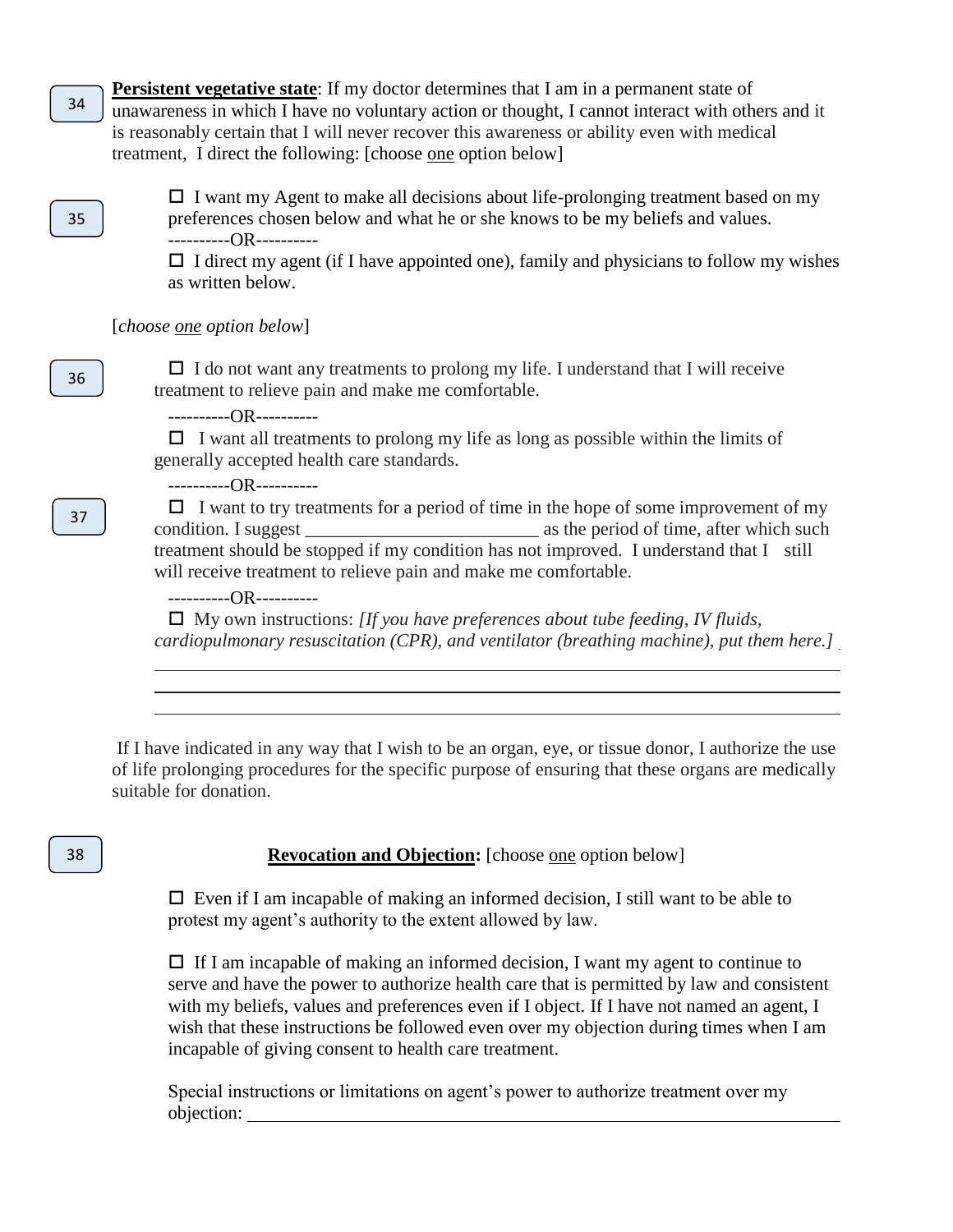**Treatment or Admission over Objection—Attestation of Capacity**: If I give my agent the power to consent to any health care treatment or admission to a mental health facility over my objection, a licensed health care provider must state that I understand the effect of that decision by signing the statement below. The following treatment providers may sign this statement: an attending licensed physician, a licensed clinical psychologist, a licensed physician assistant, a licensed nurse practitioner, a licensed professional counselor, or a licensed clinical social worker.

My physician or licensed clinical psychologist attests that I am capable of making an informed decision and that I understand the consequences of this provision of my advance directive:

| Signature of licensed treatment provider    | Date         |
|---------------------------------------------|--------------|
| Printed name of licensed treatment provider | Phone number |

**Signatures** 

AFFIRMATION: I am mentally capable of making this advance directive and I understand its purpose and effect.

I attest that voluntarily signed this advance directive in my

42

43

40

41

Witness Date

Witness Date

presence.

39

Signature Date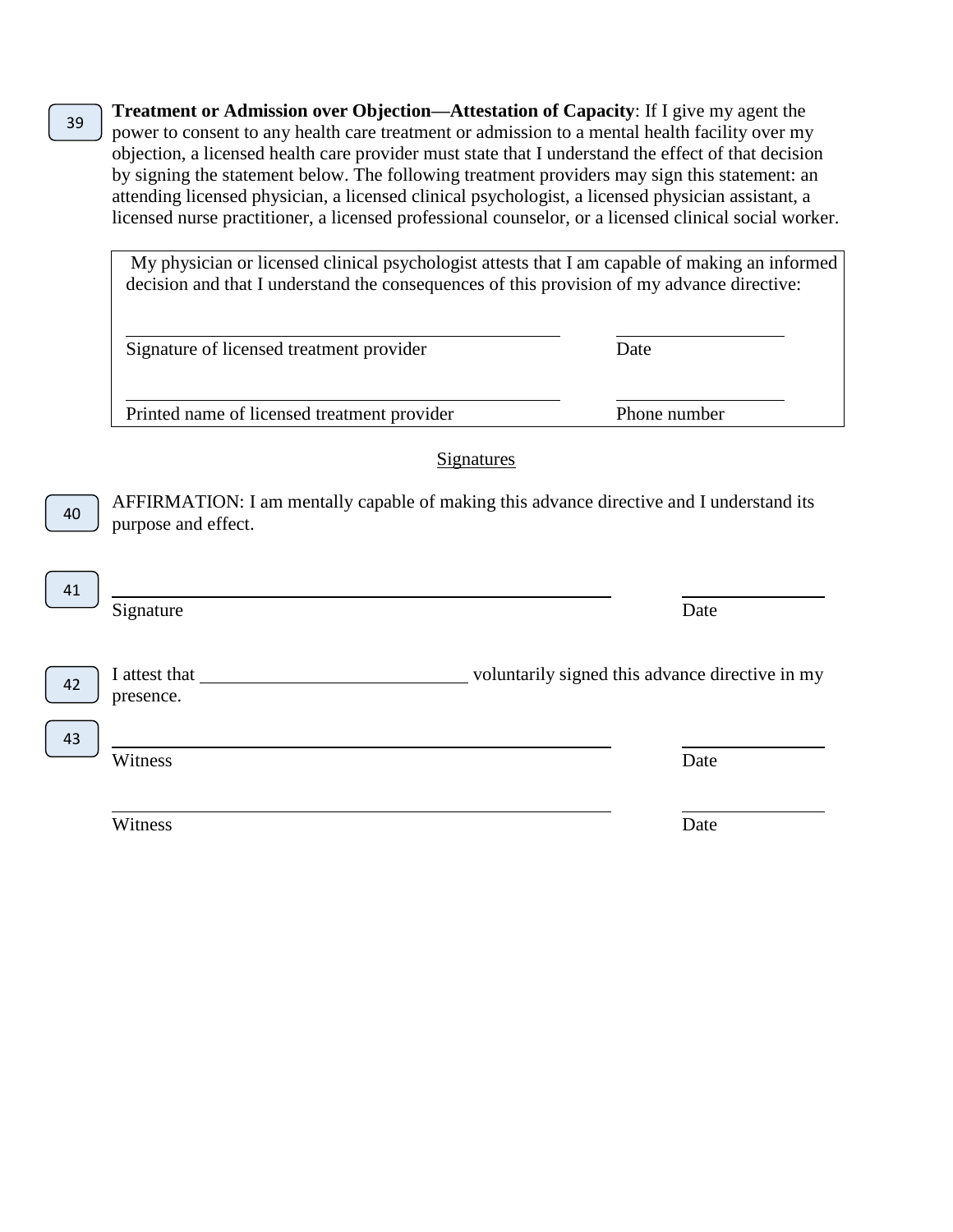### **VIRGINIA ADVANCE HEALTH CARE DIRECTIVE**

I, , (born on: ) willfully and voluntarily write this health care advance directive to assure that, during periods of incapacity, my choices for health care will be carried out even when I am not able to make informed decisions on my own behalf.

#### **Appointment of Agent**

[*Cross through this section if you do not want to name an agent to make health decisions for you when you cannot do so*.]

I appoint the following agents, in order of priority, to make health care decisions for me as authorized in this document:

| 1. Name: $\frac{1}{\sqrt{1-\frac{1}{2}}\sqrt{1-\frac{1}{2}}\sqrt{1-\frac{1}{2}}\sqrt{1-\frac{1}{2}}}}$                                                                                                                                                                                                             |
|--------------------------------------------------------------------------------------------------------------------------------------------------------------------------------------------------------------------------------------------------------------------------------------------------------------------|
|                                                                                                                                                                                                                                                                                                                    |
|                                                                                                                                                                                                                                                                                                                    |
| 2. Name: $\frac{1}{2}$ $\frac{1}{2}$ $\frac{1}{2}$ $\frac{1}{2}$ $\frac{1}{2}$ $\frac{1}{2}$ $\frac{1}{2}$ $\frac{1}{2}$ $\frac{1}{2}$ $\frac{1}{2}$ $\frac{1}{2}$ $\frac{1}{2}$ $\frac{1}{2}$ $\frac{1}{2}$ $\frac{1}{2}$ $\frac{1}{2}$ $\frac{1}{2}$ $\frac{1}{2}$ $\frac{1}{2}$ $\frac{1}{2}$ $\frac{1}{2}$ $\$ |
|                                                                                                                                                                                                                                                                                                                    |
|                                                                                                                                                                                                                                                                                                                    |
| 3. Name:                                                                                                                                                                                                                                                                                                           |
|                                                                                                                                                                                                                                                                                                                    |
|                                                                                                                                                                                                                                                                                                                    |
|                                                                                                                                                                                                                                                                                                                    |
|                                                                                                                                                                                                                                                                                                                    |
|                                                                                                                                                                                                                                                                                                                    |

 $\Box$  I have additional alternate agents listed on a separate page.

I grant to my agent full power and authority to make health care decisions for me as described below whenever I am incapable of making an informed decision. Before my agent has any authority to make decisions for me, there must be a written determination of capacity as required by law. If any physician examines me and decides that I have the ability to make my own decisions, all further health care decisions will require my informed consent.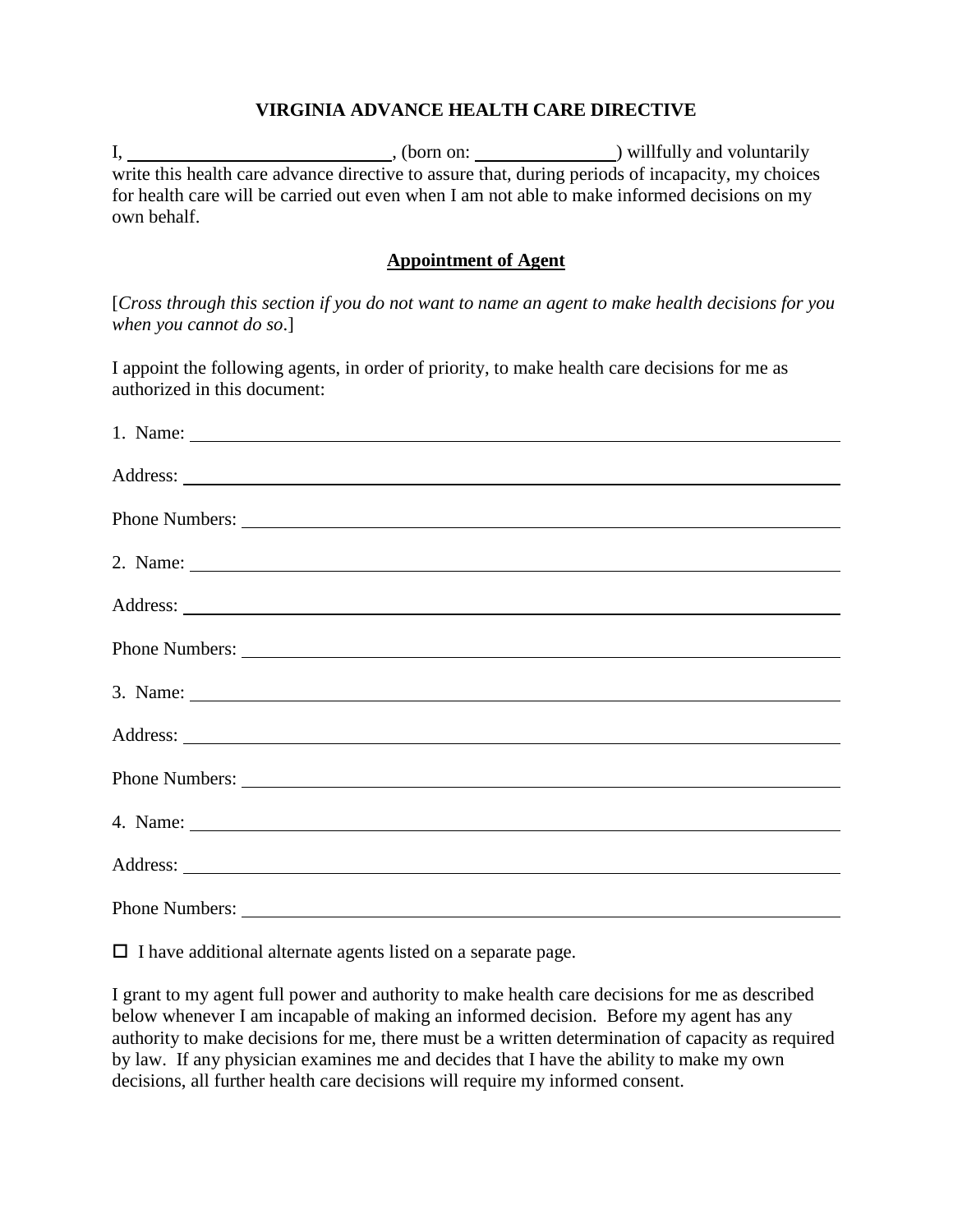In making health care decisions for me, my agent shall follow my wishes and preferences as stated here or as otherwise known. If my agent cannot determine what health care choice I would make for myself, then and only then, he or she must make the choice based on what he or she believes to be in my best interests.

# **Agent Powers**

[*Cross through any powers listed below that you do not want to give your agent, but keep in mind that any power you take away from your agent may affect his or her ability to make informed decisions about your care.*]

I give my agent the power:

- A. To provide or refuse consent to any type of medical treatment, medication and procedures.
- B. To make decisions about life-prolonging treatment (following any instructions or guidance below).
- C. To request, receive, and review any information, oral or written, about my health care and to consent to the disclosure of this information. I intend that this grant of authority shall meet the requirements of HIPAA and that my agent shall have full access and authority over my medical information.
- D. To hire and fire my health care providers.
- E. To make decisions regarding visitation consistent with any wishes known by my agent during any time that I am admitted to any health care facility.
- F. To authorize my participation in any health care study approved according to applicable federal or state law that offers the prospect of direct therapeutic benefit to me.
- G. To authorize my participation in any health care study approved according to applicable federal or state law that aims to increase scientific understanding or to promote human well-being, even though it offers no prospect of direct benefit to me.
- H. To authorize my admission to or discharge from any hospital, hospice, nursing home or other medical care facility, not including a mental health facility.
- I. To communicate with health insurers about my care and treatment in order to arrange authorization and payment for services.
- J. To take any necessary lawful actions to carry out these decisions, including granting releases of liability to medical providers.
- K. Choose one of the following options:

 $\Box$  I do **NOT** authorize my agent to admit me to a facility for treatment of mental illness without my expressed informed consent.

 To authorize my admission to a mental health facility as long as **I DO NOT PROTEST** the admission and other legal requirements are met.

 $\Box$  To authorize my admission to a mental health facility even **OVER MY PROTEST** as long as other legal requirements are met. [*Requires signature of physician or psychologist below*.]

L. Additional powers, if any: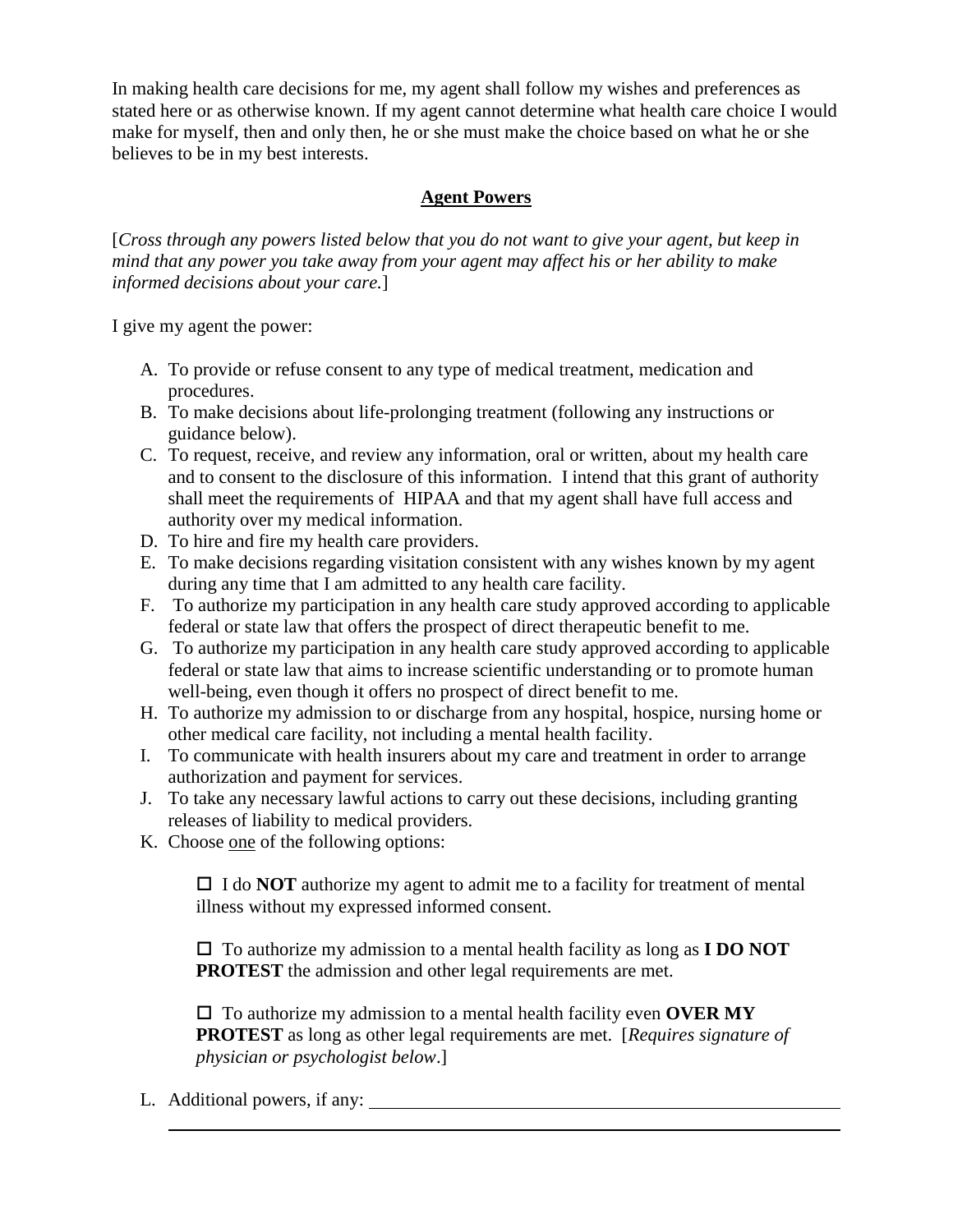This is a durable power of attorney and shall not terminate upon my incapacity. This power exists only as to those health care decisions for which I am unable to give informed consent.

Prior Designations Revoked: I revoke any prior Healthcare Power of Attorney.

# **My Instructions and Desires for Health Treatment and Care**

*[If you wish to leave certain decisions to your agent, simply cross through that section.]* 

 $\Box$  Preference for outpatient care: If my condition is serious enough to require 24-hour care and I have no physical conditions that require immediate access to emergency medical care, I would prefer to receive this care at home or in programs designed as alternatives to hospitalization.

If I am to be admitted to a hospital for 24-hour care, I would prefer to go to the following hospitals:

I do *not* wish to be admitted to the following hospitals or programs for the reasons I have listed:

| Facility                            | Reason                                                                                                                                                                                                                                                                                                                                                                                                      |  |
|-------------------------------------|-------------------------------------------------------------------------------------------------------------------------------------------------------------------------------------------------------------------------------------------------------------------------------------------------------------------------------------------------------------------------------------------------------------|--|
| Facility                            | Reason                                                                                                                                                                                                                                                                                                                                                                                                      |  |
|                                     | <b>My Preferences About Physicians</b>                                                                                                                                                                                                                                                                                                                                                                      |  |
| My choice of treating physician(s): |                                                                                                                                                                                                                                                                                                                                                                                                             |  |
|                                     |                                                                                                                                                                                                                                                                                                                                                                                                             |  |
|                                     |                                                                                                                                                                                                                                                                                                                                                                                                             |  |
|                                     |                                                                                                                                                                                                                                                                                                                                                                                                             |  |
|                                     | 2. Name: $\frac{1}{\sqrt{1-\frac{1}{2}}\sqrt{1-\frac{1}{2}}\sqrt{1-\frac{1}{2}}\sqrt{1-\frac{1}{2}}\sqrt{1-\frac{1}{2}}\sqrt{1-\frac{1}{2}}\sqrt{1-\frac{1}{2}}\sqrt{1-\frac{1}{2}}\sqrt{1-\frac{1}{2}}\sqrt{1-\frac{1}{2}}\sqrt{1-\frac{1}{2}}\sqrt{1-\frac{1}{2}}\sqrt{1-\frac{1}{2}}\sqrt{1-\frac{1}{2}}\sqrt{1-\frac{1}{2}}\sqrt{1-\frac{1}{2}}\sqrt{1-\frac{1}{2}}\sqrt{1-\frac{1}{2}}\sqrt{1-\frac{1$ |  |
|                                     |                                                                                                                                                                                                                                                                                                                                                                                                             |  |
|                                     |                                                                                                                                                                                                                                                                                                                                                                                                             |  |
|                                     | 3. Name: $\frac{1}{2}$ $\frac{1}{2}$ $\frac{1}{2}$ $\frac{1}{2}$ $\frac{1}{2}$ $\frac{1}{2}$ $\frac{1}{2}$ $\frac{1}{2}$ $\frac{1}{2}$ $\frac{1}{2}$ $\frac{1}{2}$ $\frac{1}{2}$ $\frac{1}{2}$ $\frac{1}{2}$ $\frac{1}{2}$ $\frac{1}{2}$ $\frac{1}{2}$ $\frac{1}{2}$ $\frac{1}{2}$ $\frac{1}{2}$ $\frac{1}{2}$ $\$                                                                                          |  |
|                                     |                                                                                                                                                                                                                                                                                                                                                                                                             |  |
|                                     |                                                                                                                                                                                                                                                                                                                                                                                                             |  |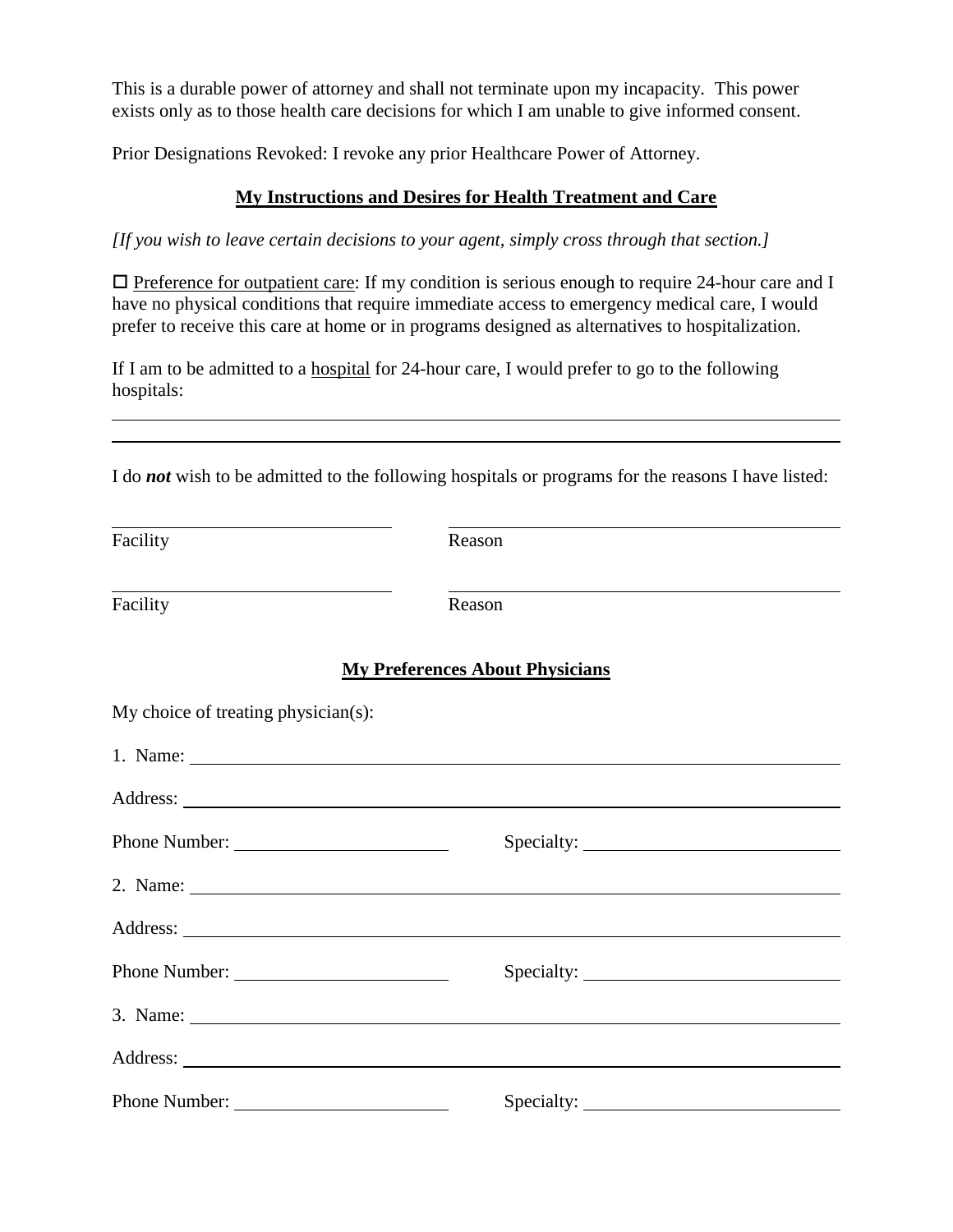I do not wish to be treated by the following physicians, for the reasons stated:

Dr. Reason:

Dr. Reason: Reason:

# **My Preferences Regarding Medications**

 $\Box$  I consent to the medications agreed to by my agent, after consultation with my treating physician, with any reservations described below.

# **My Medication Preferences** I consent to and authorize my agent to consent to:

| Special Instructions:                                                                           |
|-------------------------------------------------------------------------------------------------|
|                                                                                                 |
| <b>My Medication Refusals</b> I do NOT consent to and my agent does not have the authority to   |
| consent to the following medications (or their brand-name, trade-name, or generic equivalents): |

| Medication or type of medication: |                                   |
|-----------------------------------|-----------------------------------|
| Reason I refuse this medication:  |                                   |
|                                   | Medication or type of medication: |
| Reason I refuse this medication:  |                                   |
| Medication or type of medication: |                                   |
| Reason I refuse this medication:  |                                   |

Additional preferences about medication: [include side effects you most want to avoid and any other instructions about medications.]

# **My Preferences for Emergency Intervention**

 $\Box$  I have a crisis intervention plan attached to this document and I ask that it be followed in times of crisis.

When I am in a crisis and in danger of hurting myself or someone else, these things help calm me down: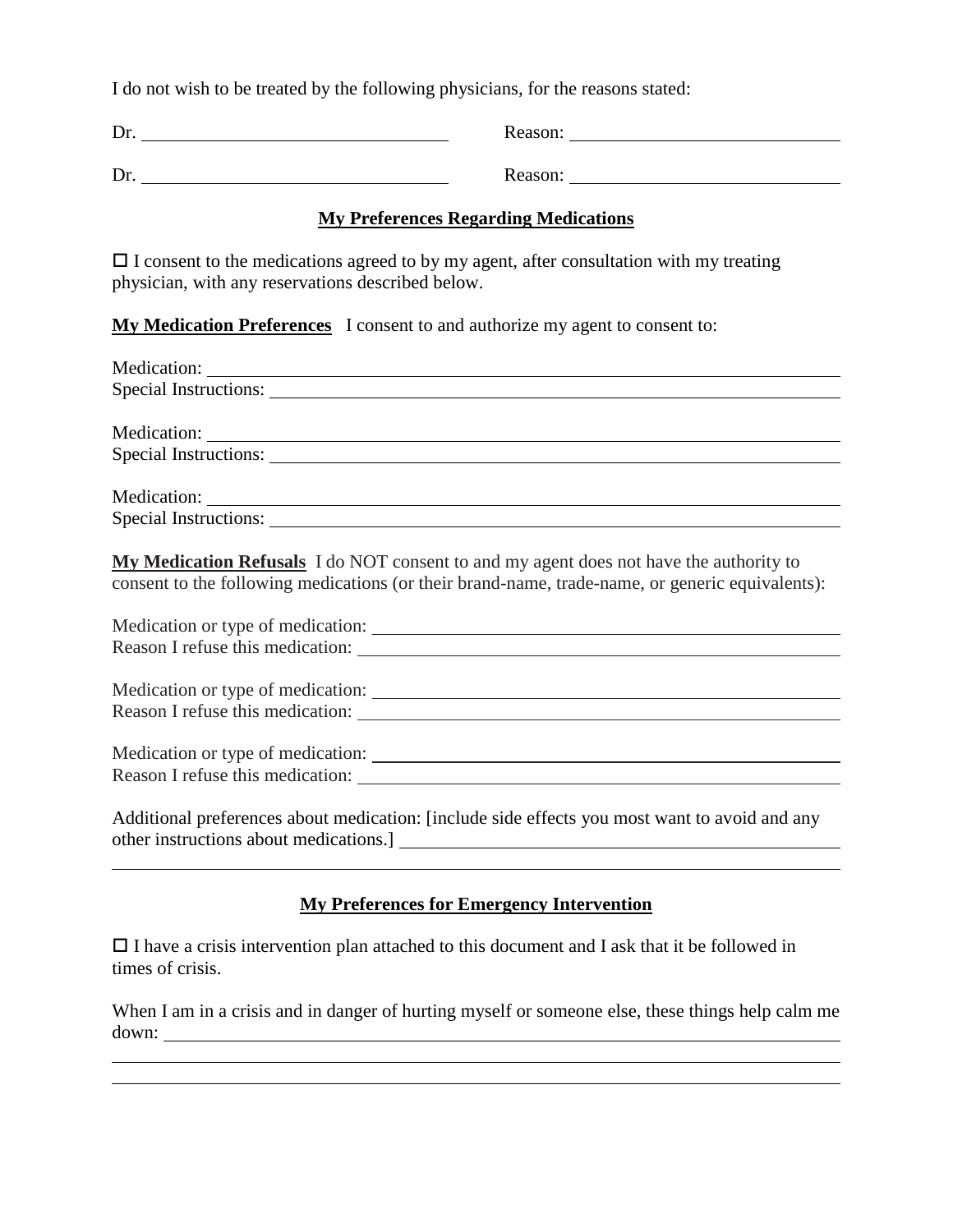When I am in a crisis and in danger of hurting myself or someone else, these things make the situation worse:

 $\Box$  I have experienced a traumatic experience in my past that makes seclusion and restraint particularly stressful and thus inappropriate for me.

#### **Electroconvulsive Therapy (ECT) Instructions**

If it is determined that I am not legally capable of consenting to or refusing electroconvulsive therapy, my wishes are as follows:

I do *not* consent to administration of ECT.

---------- OR----------

 $\Box$  I consent, and authorize my agent to consent, to the administration of ECT.

Special instructions and wishes about ECT:

# **My Preferences Regarding Notification of Others and Visitation**

In addition to my agent(s), please notify the following people:

|                                                                     | Name:                                                    |                                                                                                              |
|---------------------------------------------------------------------|----------------------------------------------------------|--------------------------------------------------------------------------------------------------------------|
|                                                                     |                                                          | Home: __________________; Cell: _______________; Other: ________________________                             |
|                                                                     | Name:                                                    |                                                                                                              |
|                                                                     |                                                          | Home: ___________________; Cell: _______________; Other: ________________________                            |
|                                                                     | Name:                                                    |                                                                                                              |
|                                                                     |                                                          | Home: __________________; Cell: _______________; Other: ________________________                             |
| $---OR---$<br>$\Box$ I prefer open visitation with no restrictions. | $\Box$ My agent has the authority over who may visit me. |                                                                                                              |
|                                                                     |                                                          | Special Instructions about Visitation: Manual According to the United Special Instructions about Visitation: |
| Other instructions about health care-                               |                                                          |                                                                                                              |

#### **Other instructions about health care:**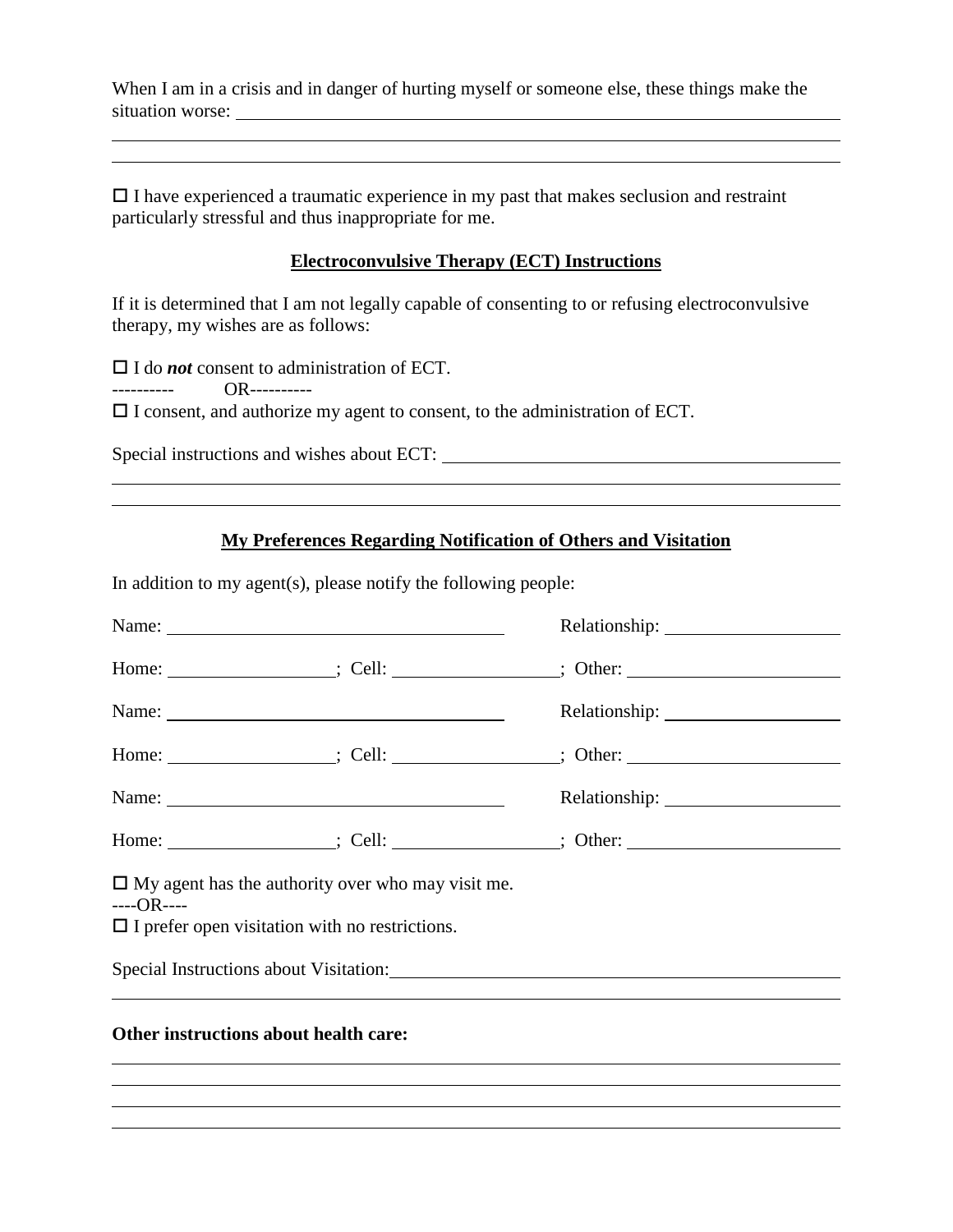### **Anatomical Gift; Organ, Tissue or Eye Donation**

 $\Box$  Upon my death, I wish to be an organ and tissue donor. I direct that an anatomical gift of all of my body or certain organ, tissue or eye donations be made in accordance with my directions, if any. My agent shall have the authority to sign any authorization necessary to carry out these wishes. If I do not have an agent, please let this document suffice as authorization to carry out my wishes.

Special instructions about organ, tissue or eye donation:

 $\Box$  I do NOT want to be an organ donor and I do NOT authorize my agent or family to consent to the donation of my organs or tissues.

| Signature | Date |
|-----------|------|
| Witness   | Date |
| Witness   | Date |

#### **Life-Prolonging Treatment**

**Terminal Condition**: If my doctor determines that my death is imminent (very soon) and it is reasonably certain that I will not recover even with medical treatment, I direct the following: [*choose one option below*]

 $\Box$  I want my Agent to make all decisions about life-prolonging treatment based on my preferences chosen below and what he or she knows to be my beliefs and values. ----------OR----------

 $\Box$  I direct my agent (if I have appointed one), family and physicians to follow my wishes as written below.

[*choose one option below*]

 $\Box$  I do not want any treatments to prolong my life. I understand that I will receive treatment to relieve pain and make me comfortable.

----------OR----------

 $\Box$  I want all treatments to prolong my life as long as possible within the limits of generally accepted health care standards.

----------OR----------

 My own instructions: *[If you have preferences about tube feeding, IV fluids, cardiopulmonary resuscitation (CPR), and ventilator (breathing machine), put them here.]*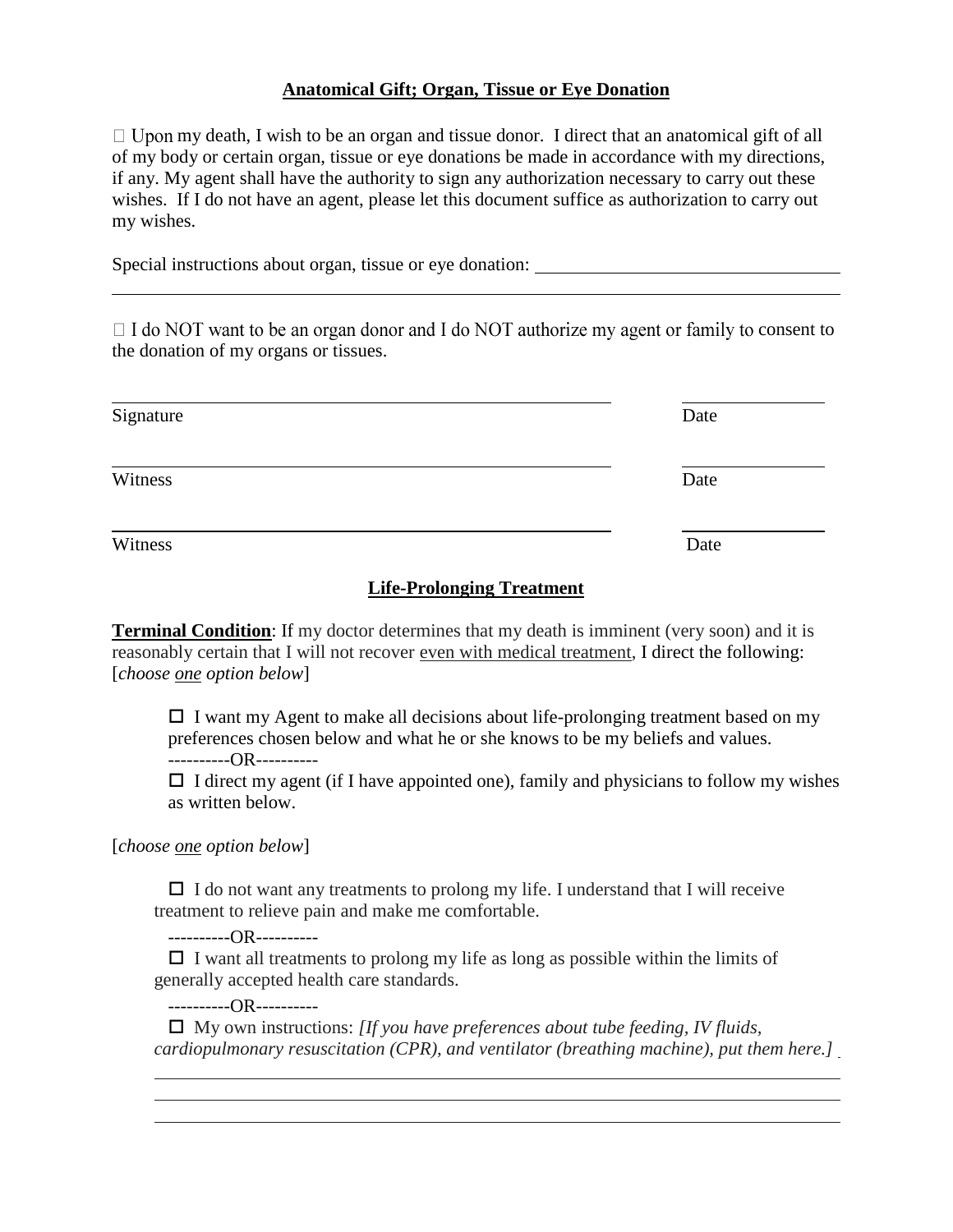**Persistent vegetative state**: If my doctor determines that I am in a permanent state of unawareness in which I have no voluntary action or thought, I cannot interact with others and it is reasonably certain that I will never recover this awareness or ability even with medical treatment, I direct the following: [choose one option below]

 $\Box$  I want my Agent to make all decisions about life-prolonging treatment based on my preferences chosen below and what he or she knows to be my beliefs and values. ----------OR----------

 $\Box$  I direct my agent (if I have appointed one), family and physicians to follow my wishes as written below.

[*choose one option below*]

 $\Box$  I do not want any treatments to prolong my life. I understand that I will receive treatment to relieve pain and make me comfortable.

----------OR----------

 $\Box$  I want all treatments to prolong my life as long as possible within the limits of generally accepted health care standards.

----------OR----------

 $\Box$  I want to try treatments for a period of time in the hope of some improvement of my condition. I suggest \_\_\_\_\_\_\_\_\_\_\_\_\_\_\_\_\_\_\_\_\_\_\_\_\_ as the period of time, after which such treatment should be stopped if my condition has not improved. I understand that I still will receive treatment to relieve pain and make me comfortable.

----------OR----------

 My own instructions: *[If you have preferences about tube feeding, IV fluids, cardiopulmonary resuscitation (CPR), and ventilator (breathing machine), put them here.]*

If I have indicated in any way that I wish to be an organ, eye, or tissue donor, I authorize the use of life prolonging procedures for the specific purpose of ensuring that these organs are medically suitable for donation.

# **Revocation and Objection:**

[choose one option below]

 $\Box$  Even if I am incapable of making an informed decision, I still want to be able to protest my agent's authority to the extent allowed by law.

 $\Box$  If I am incapable of making an informed decision, I want my agent to continue to serve and have the power to authorize health care that is permitted by law and consistent with my beliefs, values and preferences even if I object. If I have not named an agent, I wish that these instructions be followed even over my objection during times when I am incapable of giving consent to health care treatment.